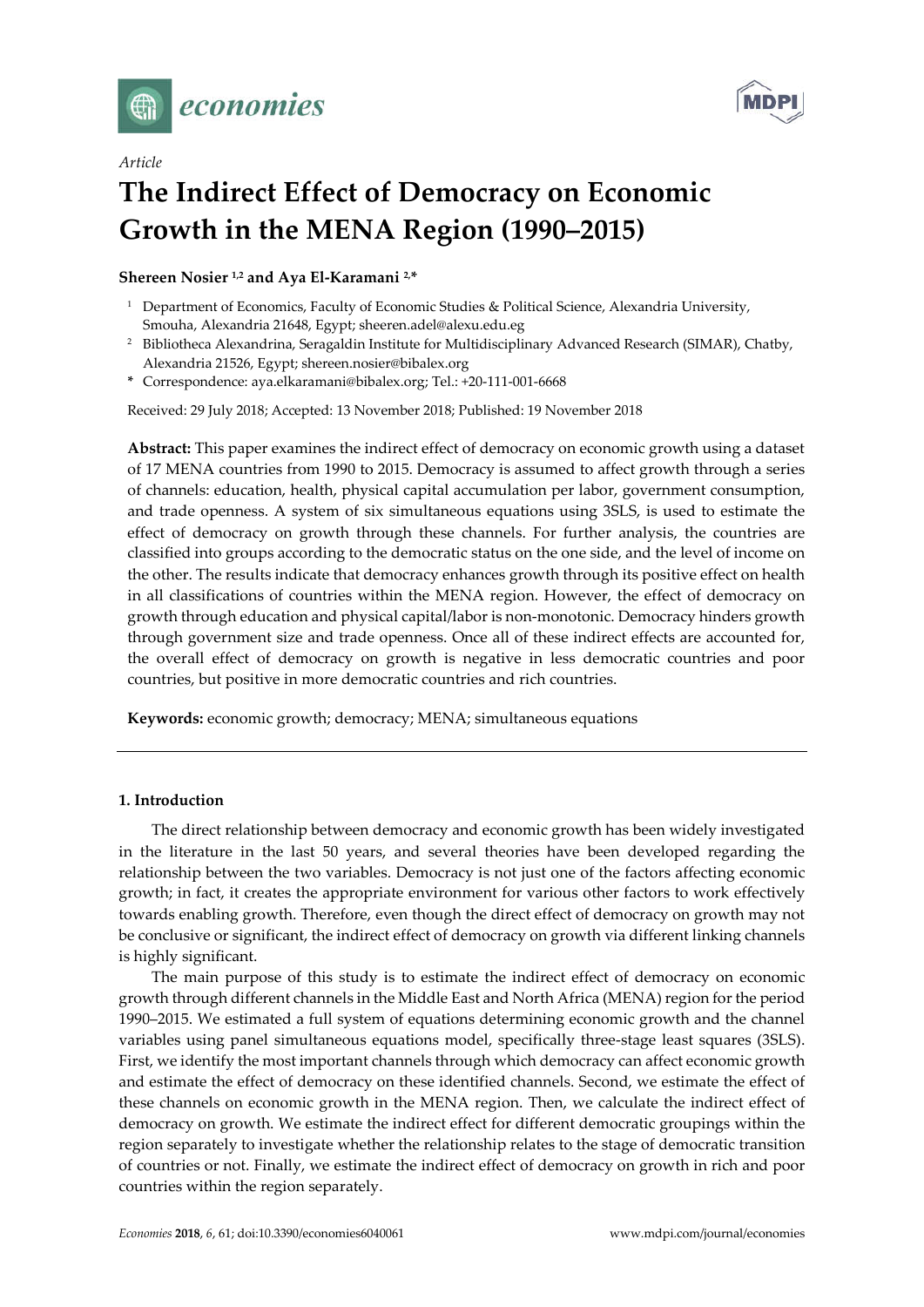Our results conclude that the overall indirect effect of democracy on economic growth is significantly positive in the more democratic countries but turns negative in the less democratic countries within the MENA region. Therefore, the effect of democracy on economic growth is nonmonotonic and varies according to the stage of political transition of countries. Moreover, our results indicate that democracy might induce growth in rich countries, but hinder it in poor countries

# **2. Economic and Political Background of MENA Countries**

## *2.1. The Political Background of MENA Countries*

The MENA region is currently well known for the domination of authoritarian regime types whether they are monarchies or national republics where authority is centralized in the hands of a single ruler who is usually persistent for several years or decades, and the absence of representative governance. Sometimes ad-hock elections or small-scale electoral representations are present but mostly, real democracy does not exist within several countries in the MENA region. It seems that the region is well behind the world regarding the process of political transition.

According to the Varieties of Democracy (V-DEM) institute, countries are divided into four categories; liberal democracy, electoral democracy, electoral autocracy, and closed autocracy. In 2016, only Tunisia was classified as a liberal democracy in the MENA region, and Lebanon an electoral democracy. Algeria, Djibouti, Egypt, Iran, Iraq, Sudan, and Turkey are electoral autocracies, whereas Jordan, Kuwait, Libya, Morocco, Oman, Qatar, Saudi Arabia, and Yemen are closed autocracies.

# *2.2. The Economic Background of MENA Countries*

In 1990, the real gross domestic product (GDP) of the region amounted to \$1626 billion, equivalent to about 4.3% of the world GDP, it increased to \$4304 billion, accounting for 5.7% of world GDP in 2015 (World Bank 2016).

The average per capita GDP in the region was \$7498 in 2015, more than one and a half that of middle-income countries worldwide. However, gross domestic product per capita (GDPP) in individual MENA countries differs greatly. The region has some of the richest countries in the world; Qatar had the fifth highest GDP per capita in the world in 2015. Other high-income countries include United Arab Emirates, Kuwait, Bahrain, Saudi Arabia, and Oman<sup>1</sup>. The average GDPP of these five countries, together with Qatar, was \$32,728 in 2015.

Turkey, Lebanon, Libya, Iran, Iraq and Algeria are considered as upper middle-income countries. The average per capita GDP of this group was about \$7096, three times more than the GDPP in lower-middle income countries within the same region. Turkey alone has twice the income per capita of Lebanon, the second highest income in the same group, and three times of GDPP in Algeria, which is the poorest country in that group (World Bank 2016).

On the other hand, the MENA's lower middle-income countries are Syria, Yemen, Djibouti, Sudan, west bank and Gaza, Egypt, Morocco, Jordan and Tunisia. Average GDPP for this group was only \$2332 in 2015. Syria, Yemen, Djibouti, and Sudan are considered the poorest countries in the region. Because of internal conflicts and wars, Yemen and Syria have seen a dramatic decline of their GDPP to less than \$800 for each (World Bank 2016).

#### **3. Literature Review**

<u>.</u>

A new trend in economic growth/democracy literature suggests that the direct effect of democracy on economic growth can be insignificant; however, the indirect effect is significant and prominent. To measure the indirect effect, the total effect of democracy on growth is decomposed

<sup>1</sup> According to the World Bank classification (Atlas method), low-income economies are defined as those countries with a GNI per capita of \$1025 or less in 2015. Lower middle-income economies are countries with a Gross National Income (GNI) per capita between \$1026 and \$4035. Upper middle-income economies are those with a GNI per capita between \$4036 and \$12,475. Finally, high-income economies are those with a GNI per capita of \$12,476 or more (World Bank 2016).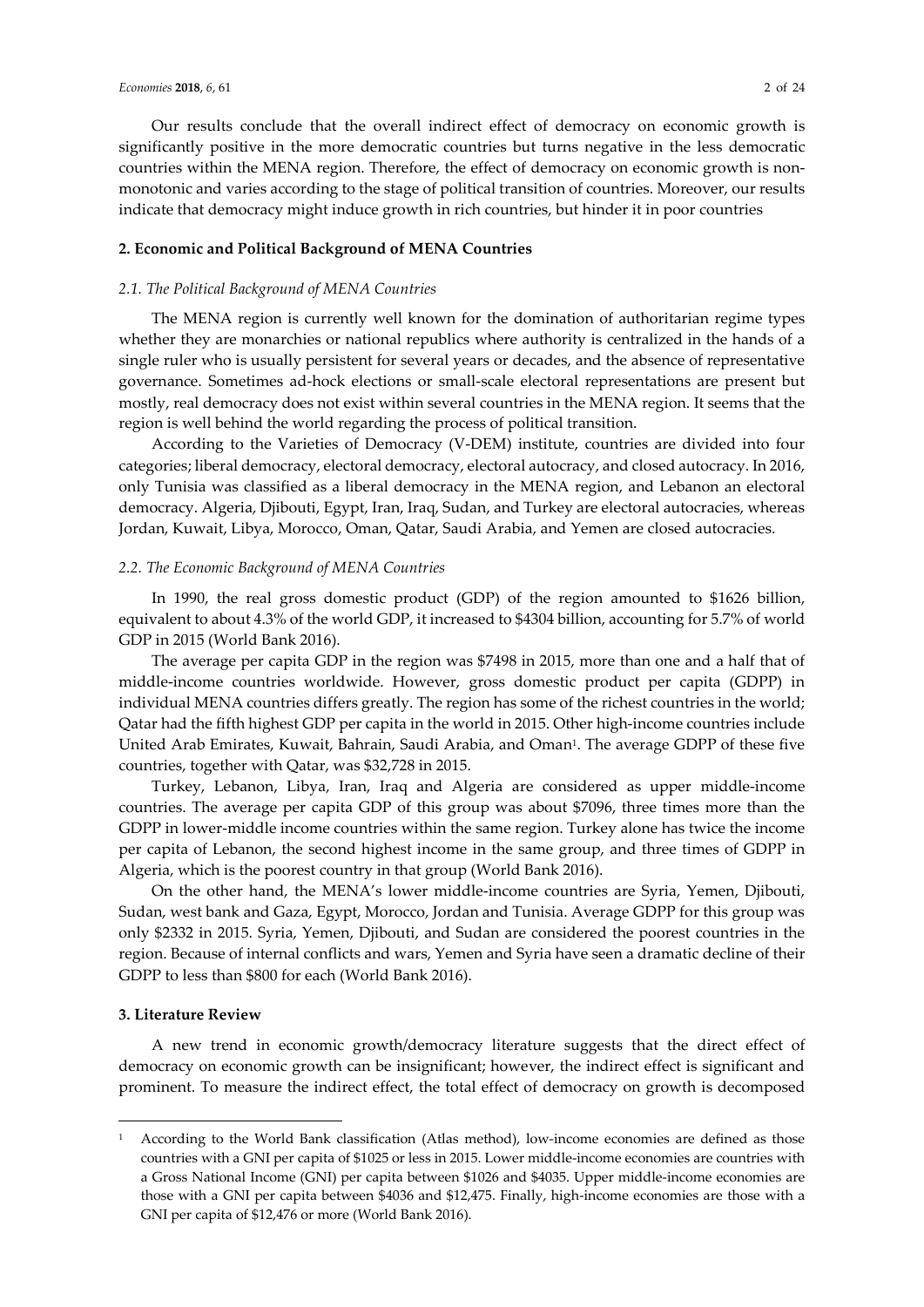into its different components; mainly human capital, physical capital accumulation, income distribution, political stability and population growth, among others (Baum and Lake 2003; Sturm and De Haan 2001; Tavares and Wacziarg 2001).

Baum and Lake (2003) used a sample of 128 countries worldwide over the period from 1967 to 1997, and concluded that democracy has no statistically significant direct effect on growth. However, there are significant indirect effects of democracy on growth through increased life expectancy in poor countries and increased secondary education in non-poor countries. Tavares and Wacziarg (2001) applied their model on a panel of 65 industrial and developing countries from 1970 to 1989 and concluded that democracy fosters growth by improving the accumulation of human capital and lowering income inequality. On the other hand, democracy hinders growth by reducing the rate of physical capital accumulation and less robustly, by raising the ratio of government consumption to GDP. When summing up the indirect effects of democracy on growth, the negative effect through physical investment dominates and the overall effect of democracy on economic growth is moderately negative.

Fabro and Aixalá (2012) used simultaneous equations model—weighted Two-Stage Least Squares (2SLS)—over the period from 1976 to 2005 to estimate the direct and indirect effects of economic and political freedom on the economic growth of 79 countries worldwide. The results show that democracy, represented in civil liberties, political freedom and economic freedom, is important for economic growth either through a better allocation of resources or, indirectly, through the stimulation of investment in physical and human capital. Helliwell (1994) used the instrumental variables technique to examine empirically the linkages between democracy and economic growth in 90 countries worldwide over the period from 1960 to1985. He concluded that democracy has a negative, but statistically insignificant direct effect on growth, but a larger positive indirect effect through education and investment. Moreover, by applying a simultaneous equations model, 3SLS, on a sample of 96 developed and developing countries worldwide, Feng (1997) aimed to investigate the relationship between democracy, political stability and economic growth over the period from 1960 to 1980. The results indicated that democracy has a positive indirect effect upon growth through its impacts on the probabilities of both regime change and constitutional government change from one ruling party to another. Finally, Przeworski and Limongi (1993) investigated the effect of political regimes on economic growth. They indicated that political regime has no direct effect on growth, but it increases GDP per capita through its negative effect on population growth rate.

A few studies have argued that the effect of democracy on growth could be non-linear, differing according to the stage of democracy, or the initial standards of living of the countries under consideration (Kuznets 1959; Barro 1996). Barro (1996) used a sample of 100 countries worldwide to analyze the effect of democracy on economic growth. He assessed the direct relationship between democracy and economic growth, while the initial GDP per capita, education, health, population growth rate, government size, black-market-premium, and rule-of-law variables were held constant to isolate the direct effect of democracy on growth. The overall effect of democracy on growth turned out to be weakly negative. Upon omitting the rule of law, education, health and fertility rate variables from the model, the effect of democracy on growth became positive and significant. Barro attributed the favorable effect that democracy had on growth to a positive correlation between democracy and these omitted variables that are themselves growth promoting. Upon replacing the democracy index with two dummy variables representing democracy index score, Barro found evidence of a non-linear relationship between democracy and growth. The results reported that the middle level of democracy is the most favorable for growth, while the lowest and highest levels had lower growth rates. Moreover, the political Kuznets hypothesis (Kuznets 1959) states that at the first stage of the political democracy, democracy redistributes income negatively because of its negative effect on income equality, thereby reducing economic growth. However, in the long run, democracy reduces income inequality and thus supports economic growth. Therefore, the relationship between democracy and economic growth is non-monotonic.

A limited number of papers illustrated the direct effect of democracy on economic growth in African and MENA countries. None of them investigated the indirect effect of democracy on growth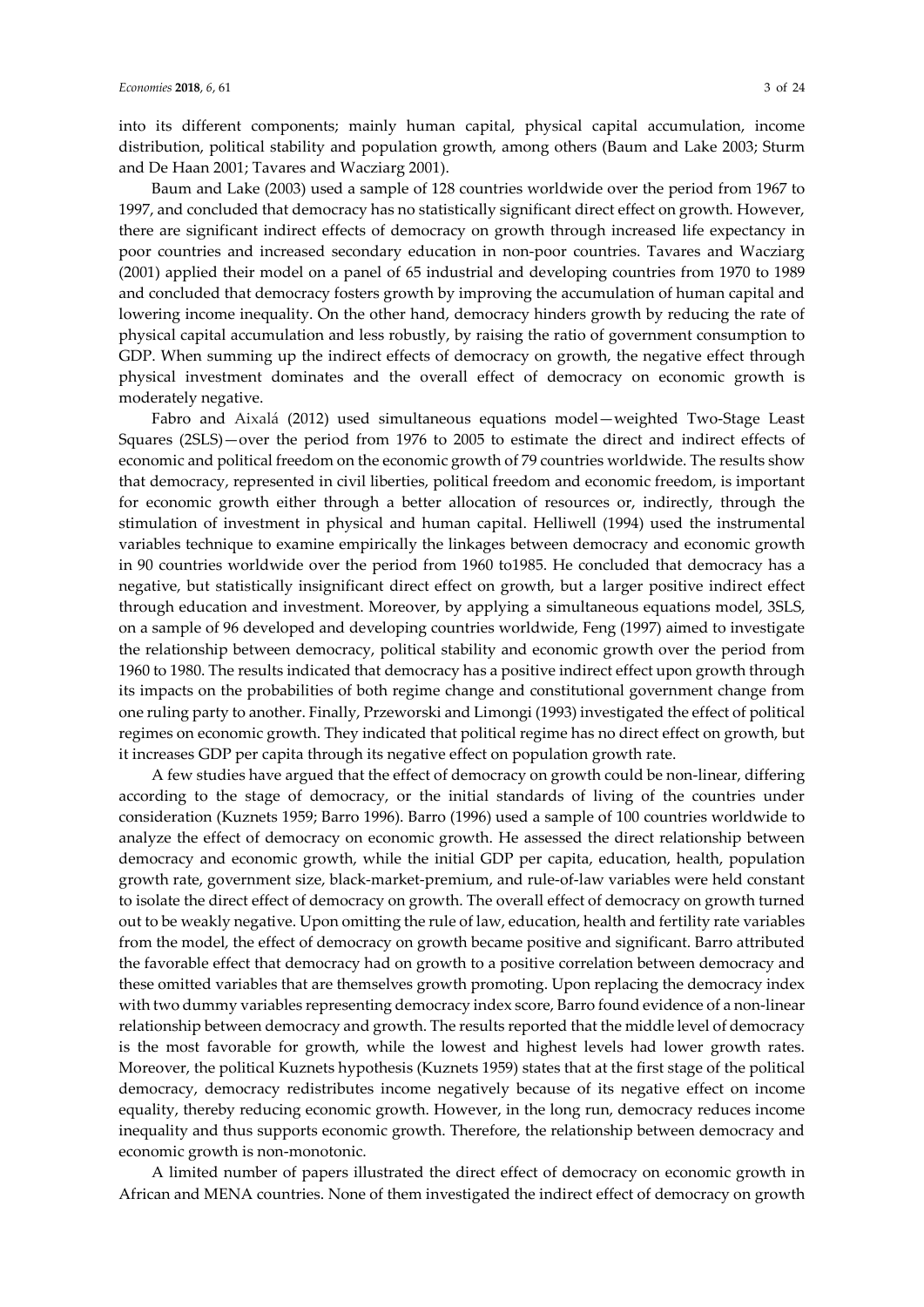using Generalized Method of Moment (GMM) dynamic panel data analysis. She concluded that both democracy and political stability have a positive and significant effect on economic growth. Rachdi and Saidi (2015) used a sample of 17 MENA countries to investigate empirically the effect of democracy on growth during the period from 1983 to 2012, using two different models: a Fixed Effect (FE) and Random Effect (RE) regression model, and a GMM model. They repeated the test five times for each model using several measures of democracy that capture different aspects of democracy and found the effect of democracy to be negative and statistically significant on economic growth for both models for four out of the five measures of democracy.

This work examines the indirect effect of democracy on growth through various channels. The study attempts to classify the estimated models into homogenous groups according to the stage of democratic transition of the groups of countries.

# **4. Model Specification**

We specified a panel data model to estimate economic growth in 17 MENA countries over the period from 1990 to 2015. Education, health, physical capital per labor, government size, and trade openness were identified as important channels to include in our model. Therefore, the model includes six equations, an economic growth equation, as well as the five channel equations.

The estimated democracy coefficients of each equation are sensitive to the chosen specification, and especially to the exclusion of particular endogenous or exogenous variables. For the growth equation, the specification is derived from an augmented Solow model, with the set of channel variables as independent variables. The equation is expressed as follows:

$$
lnGDP_{it} = \gamma_0 + \gamma_1 lnMR_{it} + \gamma_2 lnEDUS_{it} + \gamma_3 lnGCFL_{it} + \gamma_4 lnGZ_{it} + \gamma_5 lnTR_{it} + u_{it}
$$
 (1)

where  $t = 1, 2, ..., 26$  years (1990–2015),  $i = 1, 2, ..., 17$  MENA countries. *lnGDPP<sub>it</sub>* is the natural log of per capita income in period *t*, at each country *i*, lnMR<sub>it</sub> is the natural log of mortality rate, lnEDUS<sub>it</sub> is the natural log of secondary school enrollment rate, *lnGCFLit* is the natural log of gross capital formation per labor,  $lnGZ_{it}$  is the natural log of government size,  $lnTR_{it}$  is the natural log of trade openness, and  $u_{it}$  residuals.  $\gamma_0$ ,  $\gamma_1$ ,  $\gamma_2$ ,  $\gamma_3$ ,  $\gamma_4$ ,  $\gamma_5$  are the parameters to be estimated, and according to the theory, it is expected that:  $\gamma_1 > 0$ ,  $\gamma_2 > 0$ ,  $\gamma_3 > 0$ ,  $\gamma_4 > 0$ ,  $\gamma_5 > 0$ .

The democracy index as well as income per capita are included in all the channel equations of the model. In this paper, we measure democracy by the electoral democracy index (*EDEMit*) obtained from the V-DEM institute, University of Gothenburg (Coppedge et al. 2016). The health equation is represented by infant mortality rate (*lnMRit*). Female education (*lnEDUPFit*) is considered an important determinant of health in the MENA region. Primary school education (*lnEDUP<sub>it</sub>*), health (*lnMRit*), among other variables are the determinants of the education equation, which is the second channel equation.

$$
lnMR_{it} = \beta_0 + \beta_1 EDEM_{it} + \beta_2 lnGDP_{it} + \beta_3 lnEDUPF_{it} + u_{it}
$$
 (2)

$$
lnEDUS_{it} = \beta_0 + \beta_1 EDEM_{it} + \beta_2 lnGDP_{it} + \beta_3 lnEDUP_{it} + \beta_4 lnMR_{it} + u_{it}
$$
 (3)

$$
lnGCFL_{it} = \beta_0 + \beta_1 EDEM_{it} + \beta_2 lnGDP_{it} + \beta_3 lnEDUS_{it} + \beta_4 lnEX_{it} + \beta_5 lnUPOP_{it}
$$
  
+  $\beta_6 lnUM_{it} + u_{it}$  (4)

$$
lnGZ_{it} = \beta_0 + \beta_1 EDEM_{it} + \beta_2 lnGDP_{it} + \beta_3 lnCO_{it} + \beta_4 lnPOPG_{it} + \beta_5 lnTR_{it} + u_{it}
$$
 (5)

$$
lnTR_{it} = \beta_0 + \beta_1 EDEM_{it} + \beta_2 lnGDP_{it} + \beta_3 lnLA_i + \beta_4 lnUPOP_{it} + \beta_5 INF_{it} + u_{it}
$$
 (6)

Physical investment per labor (*lnGCFL<sub>it</sub>*) is the third channel, expressed by the gross capital formation per labor. Education, exchange rate, urban population and unemployment rate represent the main explanatory variables in equation 4. Equation 5 represents the government size channel, the government final consumption expenditure (% GDP) is an appropriate measure for this variable in the literature (*lnGZit*). Corruption index (*lnCOit*), population growth (*lnPOPGit*), trade openness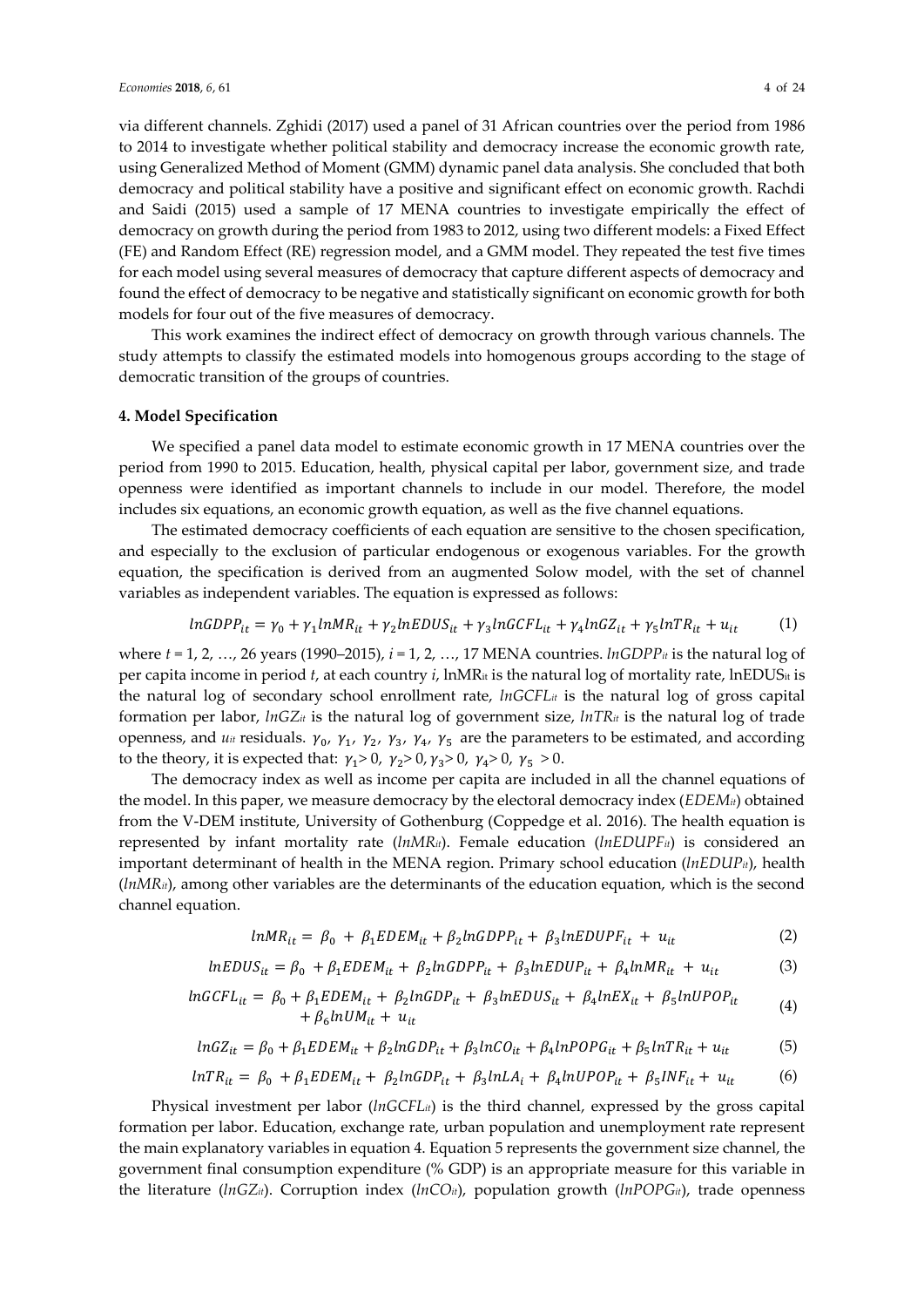(*lnTRit*) are important regressors in this equation. Finally, the openness equation includes the country area (*lnLAi*), inflation (*INFit*) and urban population ratio (*lnUPOPit*) as important determinants.

Data for all the variables, except democracy index is transformed into natural logarithm, therefore the estimated parameters in this form are the elasticities and the difference in logs approximate the growth rates, so the results are interesting and easy to interpret. The data, and its sources and measures, are represented in Appendix A, Table A1.

The previous specification is applied on various models, to test the sensitivity of our results on the one hand and to answer the following two questions on the other. Does this indirect effect of democracy on growth differ according to the state of political transition of each group of countries within the MENA region? Does this indirect effect of democracy on growth depend on the level of income per capita of these countries? To achieve the main aim of this study we classified countries within the MENA region into two groups, relatively democratic countries, which have achieved a minimum degree of democratic transition, and countries that are relatively autocratic within the region. We use, first, the classification of Freedom House of 'free and partly free' countries as one model and 'not free' countries as the other model. Second, we use the V-DEM institute classification of countries as 'electoral and liberal democracy and electoral autocracy' countries group as one model and 'closed autocracy' countries as the other model. Moreover, we classify the MENA countries into democratic countries and autocratic countries based on the average electoral democracy index score over the study period.

We then created another classification according to GDP per capita by dividing the countries into rich countries, which have an income of more than \$4000 per capita annually, and poor countries, which have less than \$4000 per capita annually. This number was decided as the average of the per capita GDP of all the 17 countries in the sample over the period of the study. This is equivalent to the World Bank classification, illustrated in Section 2.2, since we consider low income and lower-middle income countries as poor, but upper-middle income and high-income economies as rich. To capture the different effects of democracy on growth in poor and rich countries, if any, we included a dummy variable in our different channel equations. This dummy was coded 1 if the country is poor, and 0 otherwise. We then separately interacted this variable with democracy. The resulting interaction terms, democracy in poor countries and democracy in rich countries are included in all of our channel equations to capture the quantitatively distinct effects of democracy on growth via different channels in poor and rich countries. Details of different groups of countries in each model and descriptive statistics for variables in each model are illustrated in Appendix B, Tables A2–A8.

#### **5. Methodology**

An important assumption of ordinary least squares (OLS) estimators is that the regressors are exogenous. If this assumption is violated, regressors are correlated with the error term and OLS are biased and inconsistent. To solve this problem, simultaneous equations model using 2SLS estimator can be utilized instead since it is consistent even if the explanatory variables are endogenous. However, if the errors terms of various equations are correlated, the 2SLS estimators are consistent but inefficient. Seemingly Unrelated Regression (SUR) is efficient because it takes into account the correlation of errors across equations. However, it assumes that there are no endogenous variables on the right-hand side. If endogenous variables appear on the right-hand side of equations, the system estimation of SUR must be combined with the instrumental variables method of 2SLS. The resulting estimator is the 3SLS. While both 2SLS and 3SLS are consistent, the 3SLS is asymptotically more efficient than 2SLS because it uses information on the correlation of the stochastic disturbance terms of the structural equations (Intriligator 1978).

The 3SLS estimation contains three stages. First, all reduced-form coefficients are estimated applying the least square estimator. Second, structural coefficients are estimated, using 2SLS to each of the structural equations. Third, all of the structural coefficients of the system are estimated using Generalized Least Squares (GLS) estimators, using a covariance matrix for the stochastic disturbance terms of the structural equations, which is estimated from the second-stage residuals. Using the information contained in this covariance matrix improves efficiency (Intriligator 1978).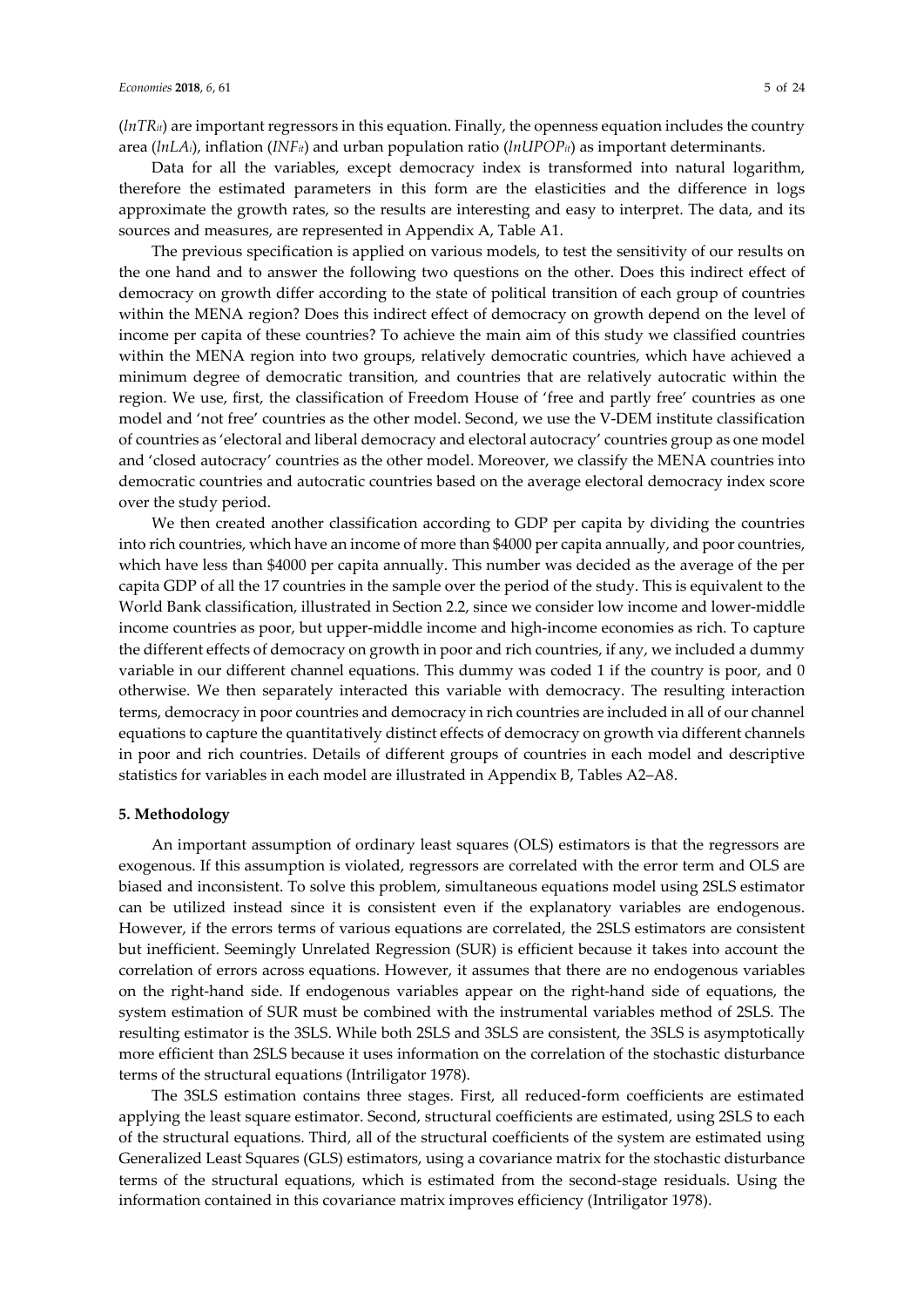To construct our model, we estimated a full set of six simultaneous equations with six dependent variables, using 3SLS estimators—Following (Tavares and Wacziarg 2001) and (Baum and Lake 2003). The estimated coefficients of the economic growth equation  $(\hat{\gamma}_s)$  - Equation (1) - yield the effect of the channels on the growth in MENA region, whereas the estimated coefficients of the channel equations  $(\hat{\beta}_s)$  - Equations (2)–(6) - represent the effect of democracy on the channels. The product of the coefficient of democracy in the channel equation by the coefficient of the channel variable in growth equation illustrates how democracy affects growth indirectly through this particular channel. The summation of these calculated coefficients yields the total indirect effect of democracy on growth in the MENA region.

As mentioned above, the indirect effects of democracy on growth via each channel variable are calculated by multiplying coefficients across equations. Therefore, the statistical significance of these coefficients  $(\hat{\delta}_s)$  is not straightforward. The delta method (Oehlert 1992) is utilized to calculate the standard errors of these calculated coefficients, assuming that the covariance between  $\hat{\gamma}$  and  $\hat{\beta}$  is zero, the standard errors of the indirect effect of democracy on growth can be calculated as in Equation (7).

SE(
$$
\hat{\delta}_i
$$
) =  $\sqrt{\hat{\gamma}_i^2 \text{SE}(\hat{\beta}_{1i}^2) + \hat{\beta}_{1i}^2 \text{SE}(\hat{\gamma}_i^2)}$  (7)

where  $\delta_i$  is the calculated indirect effect of democracy on economic growth via each channel variable, i denotes each channel variable, education, health, physical capital/labor, government size, and trade openness respectively.  $\hat{\gamma}_i$  is the estimated coefficient of each channel variable in Equation (1),  $\hat{\beta}_{1i}$  is the estimated coefficients of democracy in each channel equation (Equations (2)–(6)). SE is the standard errors of the estimated coefficients.

#### **6. Empirical Results**

-

First, the effect of the different channels on economic growth is displayed in Section 6.1. Then, the effect of democracy on each channel is represented in Section 6.2. Lastly, the indirect effect of democracy on growth via each channel is calculated in different models based on the stage of democracy in each group of countries within the region, as illustrated in Section 6.3. Section 6.4 displays the estimated indirect effect coefficients of democracy on growth according to the country's standard of living. Finally, Section 6.5 examines the sensitivity of our results to some modifications of the model.

Before displaying the estimated coefficients of our models, diagnostic tests were performed to check the consistency and efficiency of our estimates. First, Hausman test was applied, as illustrated in Appendix C, Table A9, and the results confirmed the endogeneity of our models, hence the use of an endogenous technique such as 3SLS. Moreover, the Variance Inflation Factor (VIF) was applied to our estimated models—after performing 2SLS—and confirmed the absence of multicollinearity in all of our estimated equations, as illustrated in Appendix C, Table A102.

# *6.1. The Effect of Different Channels on Economic Growth (1990–2015)*

Table 1 illustrates the results of estimating Equation (1), which represent the effect of each channel variable on economic growth. The estimated parameters are highly significant and consistent with the economic theory. The effect of education and health on growth is very strong and positive in all the models. This is expected, as human capital improvement enhances productivity, and consequently, increases economic growth. In the more democratic countries<sup>3</sup>, the effect of education

<sup>&</sup>lt;sup>2</sup> Only in two cases out of 36, the VIF coefficients exceed 10. This is in Equation (2) (where education is the dependent variable) in the closed autocracy model and in Equation (6) (where trade is the dependent variable) in the free and partly free model.

<sup>&</sup>lt;sup>3</sup> Authors mean by "more democratic" Free and partly free (from the freedom house classification), Electoral and liberal democracy and electoral autocracy (from V-DEM classification) and Democratic-countries (based on data classification). "Less democratic" means not free (from the freedom house classification), Closed autocracy (from V-DEM classification), and Autocratic-countries (based on data classification).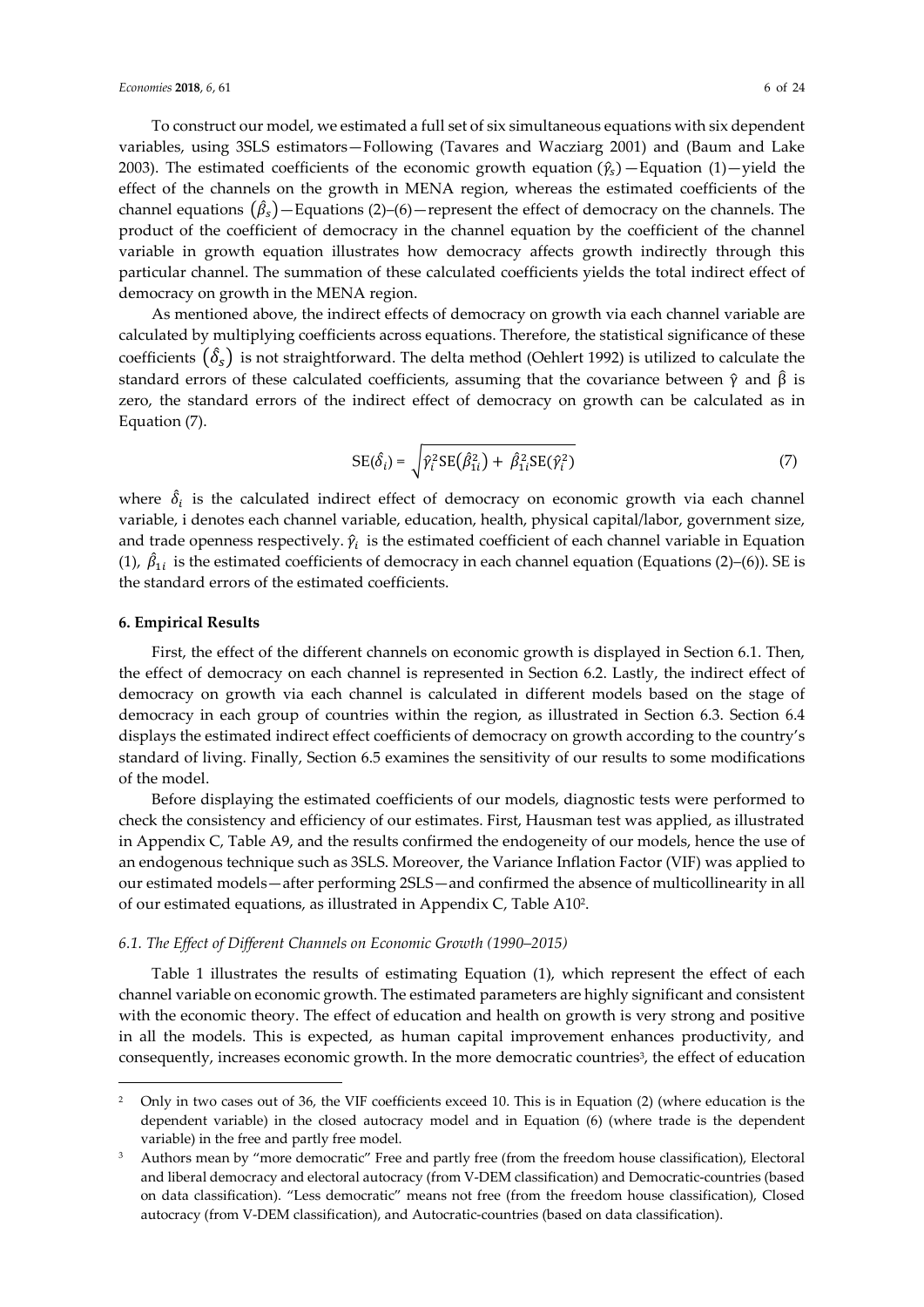is stronger than its effect in less democratic ones. A 1% increase in secondary school enrolment leads to a 0.55% increase in economic growth on average in democratic groups, but only 0.28% increase in growth in the less democratic ones. As asserted by many authors (Barro 1996; Freund and Jaud 2014) democratic countries reduce education inequality, which maximizes the effect of education on growth. On the contrary, the effect of health on economic growth is stronger in less democratic countries than in more democratic ones. A 1% decrease in mortality rate leads to an increase in growth by 0.53% and 0.96% on average in more and less democratic groups, respectively.

| <b>Effect of Channel on Growth</b>   | Education | Health     | Ph. Capital | Gov. Size | Trade     | $\mathbb{R}^2$ |
|--------------------------------------|-----------|------------|-------------|-----------|-----------|----------------|
|                                      | 0.575     | $-0.301$   | 1.111       | 0.893     | $-0.282$  | 0.89           |
| Free and partly free                 | [4.53]    | $[-3.32]$  | [20.52]     | [5.82]    | $[-2.94]$ |                |
| Not free                             | 0.269     | $-0.935$   | 0.833       | 0.505     | $-0.224$  | 0.86           |
|                                      | [4.19]    | [–16.44]   | [27.19]     | [6.76]    | [–6.47]   |                |
| Electoral and liberal                | 0.550     | $-0.689$   | 0.514       | 0.531     | $-0.215$  |                |
| democracy and electoral<br>autocracy | [9.39]    | $[-14.14]$ | [15.21]     | [6.25]    | $[-6.75]$ | 0.79           |
|                                      | 0.285     | $-1.179$   | 1.086       | 0.209     | $-0.427$  | 0.90           |
| Closed autocracy                     | [2.71]    | $[-15.63]$ | [29.00]     | [2.03]    | $[-3.70]$ |                |
| Democratic countries                 | 0.525     | $-0.599$   | 0.723       | 0.595     | $-0.253$  | 0.85           |
|                                      | [6.99]    | $[-9.54]$  | [18.93]     | [5.90]    | [–7.39]   |                |
| Autocratic countries                 | 0.272     | $-0.762$   | 0.955       | 0.546     | $-0.246$  | 0.88           |
|                                      | [2.57]    | $[-9.62]$  | [27.11]     | [6.55]    | $[-3.01]$ |                |

**Table 1.** The Effect of the Channels on Economic Growth in Different Models

T-statistics are included in Parentheses.

The increase in physical capital formation per labor boosts the economy in all models; a 1% increase in investment per labor induces the growth by 0.87% on average of all models. Physical capital formation increases production and creates more employment opportunities. Furthermore, it leads to technical progress, which helps in achieving economies of large-scale production, increases specialization and provides machines and equipment for the growing labor force. Therefore, it leads to the expansion of the market (Shuaib et al. 2015). Consequently, the increase in physical capital formation is expected to foster the economy strongly. On the other hand, trade openness in the MENA region hinders economic growth in all models, with an elasticity of 0.30 on average. This could be attributed to the fact that the imports of these countries mostly exceed their exports, and that the terms of trade tend to be in disfavor of them. There is no significant difference between the effect of these two variables on growth in democratic and autocratic groups of countries.

Government size enhances economic growth, since more government expenditure on infrastructure, education and health affects economic growth positively. In addition, the effect of government size on growth is stronger in democratic countries than in autocratic countries, with an elasticity ranging from 0.42 on average for the relatively autocratic groups to 0.67 on average for the relatively democratic groups of countries.

# *6.2. The Effect of Democracy on the Link Variables (1990–2015)*

Table 2 illustrates the elasticity of the different channels with respect to democracy, represented by the coefficient  $(\hat{\beta}_{1s})$  in Equation (2) to Equation (6), in different models. These coefficients represent the effect of democracy on each channel variable. The effect of democracy on education is significant and positive in the democratic countries, indicating that a 1% increase in democracy index tends to increase education by 0.22% on average. However, the same effect turns negative in the autocratic groups, with a marginal effect that equals −0.65 on average. The effect of democracy on mortality rate is negative and strong in all models. A 1% increase in democracy tends to decrease mortality rate by 1% on average in all models. This is explained by the fact that democracies tend to be usually more responsive to the basic needs of the people than dictatorships. They will choose policies that promote human capital accumulation, even if on account of physical capital.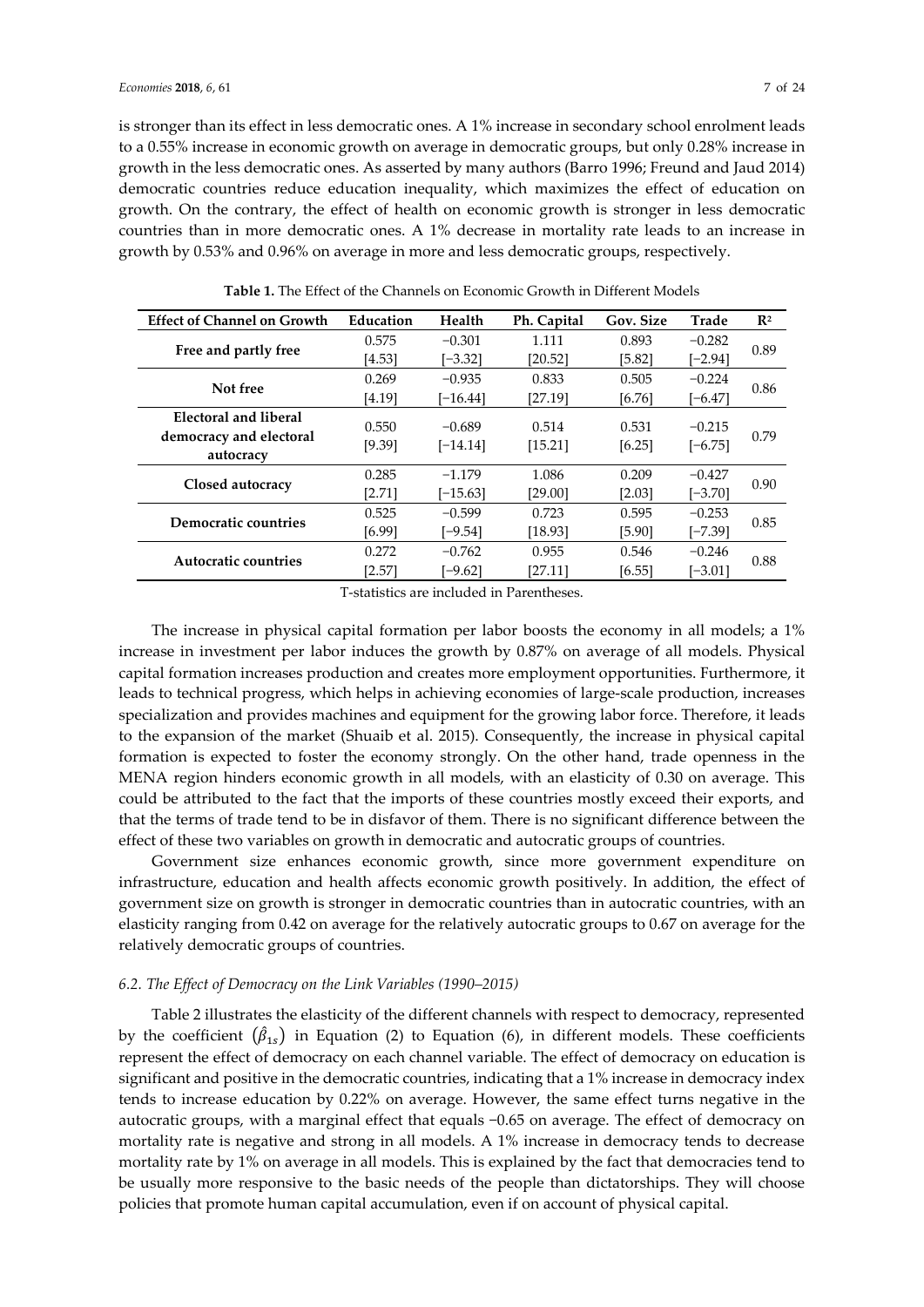| 0.499<br>1.003<br>0.239<br>$-1.029$<br>$-0.573$<br>Free and partly free<br>[3.33]<br>$[-3.14]$<br>[3.75]<br>[–2.89]<br>[5.16]<br>0.969<br>2.199<br>$-0.669$<br>$-0.971$<br>$-0.317$<br>Not free<br>[3.89]<br>$[-5.82]$<br>$[-2.02]$<br>$[-3.17]$<br>[3.97] | <b>Effect of Democracy on the Channel</b> | Education | Health   | Ph. Capital | Gov. Size | Trade |
|------------------------------------------------------------------------------------------------------------------------------------------------------------------------------------------------------------------------------------------------------------|-------------------------------------------|-----------|----------|-------------|-----------|-------|
|                                                                                                                                                                                                                                                            |                                           |           |          |             |           |       |
|                                                                                                                                                                                                                                                            |                                           |           |          |             |           |       |
|                                                                                                                                                                                                                                                            |                                           |           |          |             |           |       |
|                                                                                                                                                                                                                                                            |                                           |           |          |             |           |       |
|                                                                                                                                                                                                                                                            | Electoral and liberal democracy and       | 0.166     | $-0.830$ | 1.258       | $-0.779$  | 3.019 |
| electoral autocracy<br>[4.84]<br>[1.49]<br>$[-5.10]$<br>[4.65]<br>$[-3.02]$                                                                                                                                                                                |                                           |           |          |             |           |       |
| $-0.752$<br>$-1.041$<br>$-0.865$<br>$-0.383$<br>0.557<br>Closed autocracy                                                                                                                                                                                  |                                           |           |          |             |           |       |
| $[-5.51]$<br>$[-2.67]$<br>$[-2.07]$<br>[2.61]<br>$[-6.69]$                                                                                                                                                                                                 |                                           |           |          |             |           |       |
| 0.250<br>0.636<br>2.543<br>$-0.868$<br>$-0.585$<br><b>Democratic Countries</b>                                                                                                                                                                             |                                           |           |          |             |           |       |
| [2.91]<br>[2.71]<br>[4.86]<br>$[-3.73]$<br>$[-4.43]$                                                                                                                                                                                                       |                                           |           |          |             |           |       |
| $-0.533$<br>$-2.448$<br>$-1.787$<br>1.126<br>$-1.454$<br><b>Autocratic Countries</b>                                                                                                                                                                       |                                           |           |          |             |           |       |
| $[-5.42]$<br>[–9.98]<br>$[-4.64]$<br>[2.60]<br>[-4.62]                                                                                                                                                                                                     |                                           |           |          |             |           |       |

**Table 2.** The Effect of Democracy on the Channels in Different Models

The effect of democracy on physical investment per labor is also positive in democratic countries (0.80 on average), it turns negative in less democratic countries, equal to −1.20 on average. Democracy could affect physical capital formation positively or negatively. Several researchers argue that physical investment grows in a climate of liberty, free-flowing information and property rights. Democracy reduces the extent of political, social and economic uncertainty, and in turn encourages physical capital formation. On the contrary, other researchers claim that democracy may redistribute national income in favor of labor and disfavor of capital, by giving a greater voice to unions and labor wages and interests. Higher wages increase the cost of production, decrease the profits, and thus lower the incentives for private investment (Tavares and Wacziarg 2001).

The effect of democracy on government size is always negative and significant, a 1% increase in democracy decreases government size by 0.47% on average. More likely autocrats intend to increase the size of government to maximize their influence and control over the economy since their power is derived from the resources under their control (Tavares and Wacziarg 2001). On the contrary, democracies tend to decrease government size.

The effect of democracy on trade openness is very strong and positive in all models; a 1% increase in democracy tends to increase trade openness by 1.70% on average for all models. Democracies generally increase economic freedom and benefit a great number of consumers at the expense of a few producers, who receive more advantages from the protectionist policies. Therefore, democracy stimulates economic freedom and trade openness.

To conclude, the effect of democracy on mortality rate and government size is always negative, whereas its effect on trade openness is always positive. The effect of democracy on education and physical capital per labor is non-monotonic; it is negative in less democratic groups of countries but turns positive in the more democratic groups of countries.

#### *6.3. The Indirect Effect of Democracy on Economic Growth (1990–2015)*

The product of the coefficient of democracy in the channel equation ( $(\hat{\beta}_{1s})$  in Equations (2)–(6)) by the coefficient of the channel variable  $(\hat{\gamma}_s)$  in the growth equation (Equation (1)) illustrates how democracy affects growth indirectly through this particular channel. The overall indirect effect of democracy on economic growth is significant in the MENA region through the effect of all the selected channels, as illustrated in Table 3. The effect of democracy on economic growth is obtained through the effect of health, education and physical capital accumulation per labor. Although the effect of democracy on economic growth via education is unexpectedly negative in autocratic countries, it turns positive when the country is democratic. The latter result is attributed to the effect of democracy on education, as illustrated in Section 6.2. The effect of democracy on economic growth via health is very strong and positive in all the models. It is greater in the less democratic countries than in the more democratic ones. This result is attributed to the effect of health on economic growth as illustrated in Section 6.1.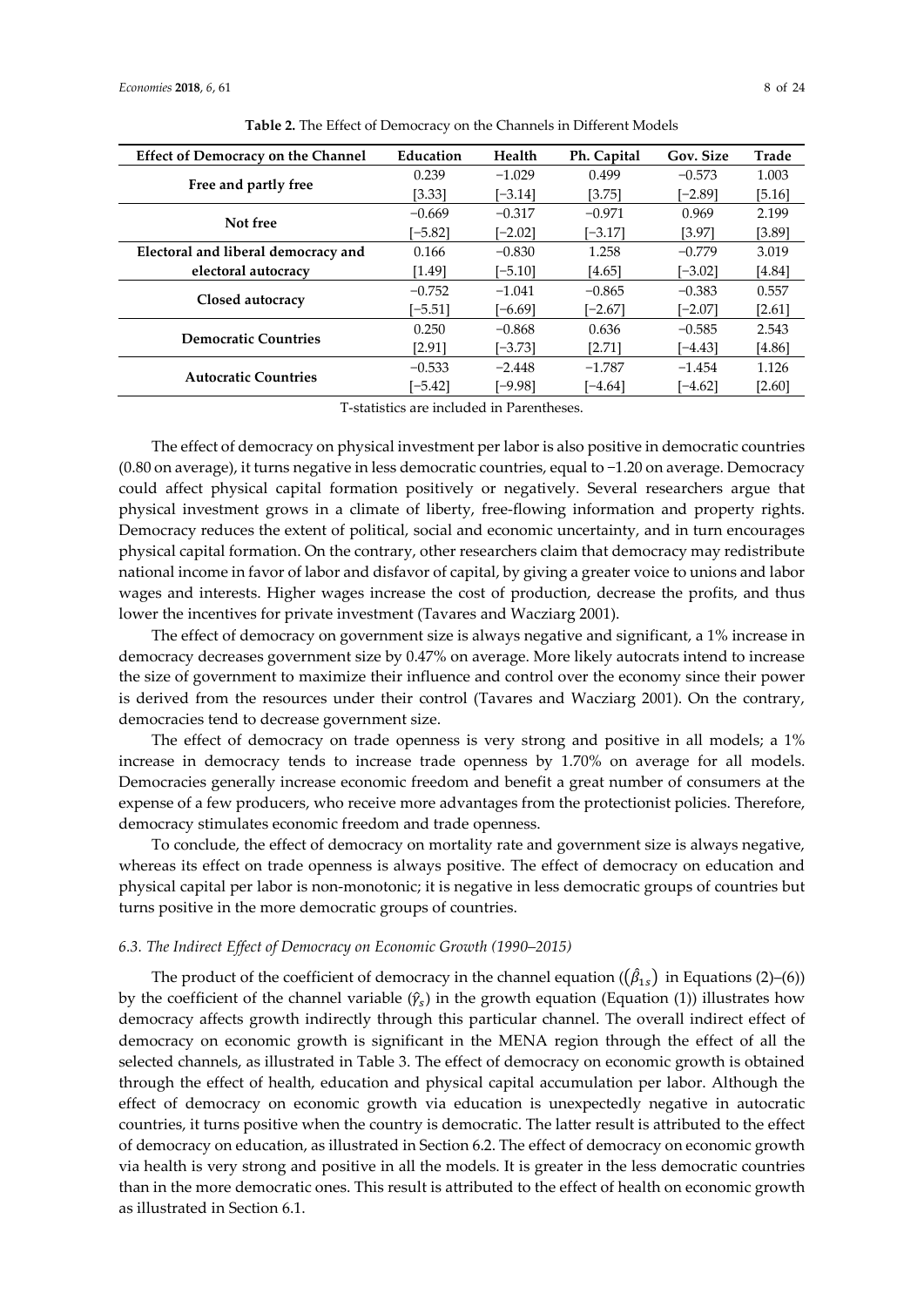Moreover, the effect of democracy on economic growth through physical capital accumulation per labor is significantly positive in the democratic countries, while it is significantly negative in the autocratic groups. An increase in the democracy index by 1% fosters growth in the democratic groups by 0.55% on average, and hinders growth in the autocratic groups by 1% on average. In democratic countries, where there is a climate of liberty, free flowing information, and secured property rights, the increase in democracy tends to enhance growth. On the other hand, where there is no good institutional framework through which democracy could be practiced; higher levels of democracy give a greater voice to unions, labor wages and sectarian interests. Therefore, the cost of production will increase, and profits will decrease, thereby reducing private investment.

The effect of democracy on economic growth through both government size and trade openness is mostly negative in all models with different specifications. An increase in democracy by 1% decreases growth by 0.43% on average via government size, and by 0.49% on average via trade openness.

| DEM/EG (%)                  | Total    | Education | Health | Ph. Capital | Gov. Size | Trade      |
|-----------------------------|----------|-----------|--------|-------------|-----------|------------|
| Free and partly free        | 0.207    | 0.138     | 0.310  | 0.554       | $-0.512$  | $-0.283$   |
|                             |          | [2.75]    | [2.28] | [3.60]      | $[-2.77]$ | $[-0.93]$  |
| Not free                    | $-0.693$ | $-0.177$  | 0.296  | $-0.790$    | 0.489     | $-0.493$   |
|                             |          | [–3.40]   | [2.00] | [–3.15]     | [3.42]    | [-3.33]    |
| Elec. and liberal Dem       | 0.244    | 0.089     | 0.572  | 0.647       | $-0.413$  | $-0.650$   |
| and elec. autocracy         |          | [1.36]    | [4.80] | [4.45]      | $[-2.72]$ | $[-3.94]$  |
|                             | $-0.244$ | $-0.215$  | 1.227  | $-0.939$    | $-0.080$  | $-0.237$   |
| closed autocracy            |          | $[-2.43]$ | [6.15] | $[-2.66]$   | $[-1.33]$ | $[-12.63]$ |
| <b>Democratic Countries</b> |          | 0.131     | 0.521  | 0.460       | $-0.348$  | $-0.644$   |
|                             | 0.120    | [2.69]    | [1.00] | [2.68]      | $[-3.54]$ | $[-10.81]$ |
| <b>Autocratic Countries</b> |          | $-0.145$  | 1.864  | $-1.707$    | $-0.793$  | $-0.632$   |
|                             | $-1.413$ | $[-2.32]$ | [6.93] | $[-4.57]$   | $[-3.13]$ | [–2.53]    |

**Table 3.** The Indirect Effect of Democracy on Economic Growth in MENA Countries

T-statistics of the indirect effect coefficients are calculated using the delta method.

From the above discussion, it is clear that the relationship between democracy and growth is non-monotonic via physical capital per labor and education, but it is monotonic via health, government size and trade openness. Therefore, the overall indirect effect of democracy on growth in the MENA region is non-monotonic as illustrated in Figure 1. It differs according to the stage of democratic transition of the group of countries. Democracy fosters growth in the more democratic groups; free and partly free countries, electoral and liberal democracies, and democratic countries according to the electoral democracy index, and hinders growth in the less democratic groups; not free countries, closed autocracies, and the autocratic countries according to the electoral democracy index, within the region.

Our results are in line with the Kuznets hypothesis (Kuznets 1955), which indicates that at the beginning of the political process, democracy decreases economic growth, but after democracy reaches a more mature stage, it enhances economic growth. In addition, our results are consistent with Barro's findings (Barro 1996). The latter's results indicate that democracy has a more favorable effect on growth at a middle level but negative effect in countries with a very low level of democracy. Our results report a negative effect of democracy in countries that are classified as "not free", "closed autocracy", or "autocratic", which usually score very low on the V-DEM electoral democracy index (0.25 or below on average). In addition, democracy has a positive effect on countries classified as "partly-free and free", "electoral democracies", and "democratic groups", which have a democratic index score ranging between 0.3 and 0.55 on average, which falls within the middle range of democracy defined by Barro.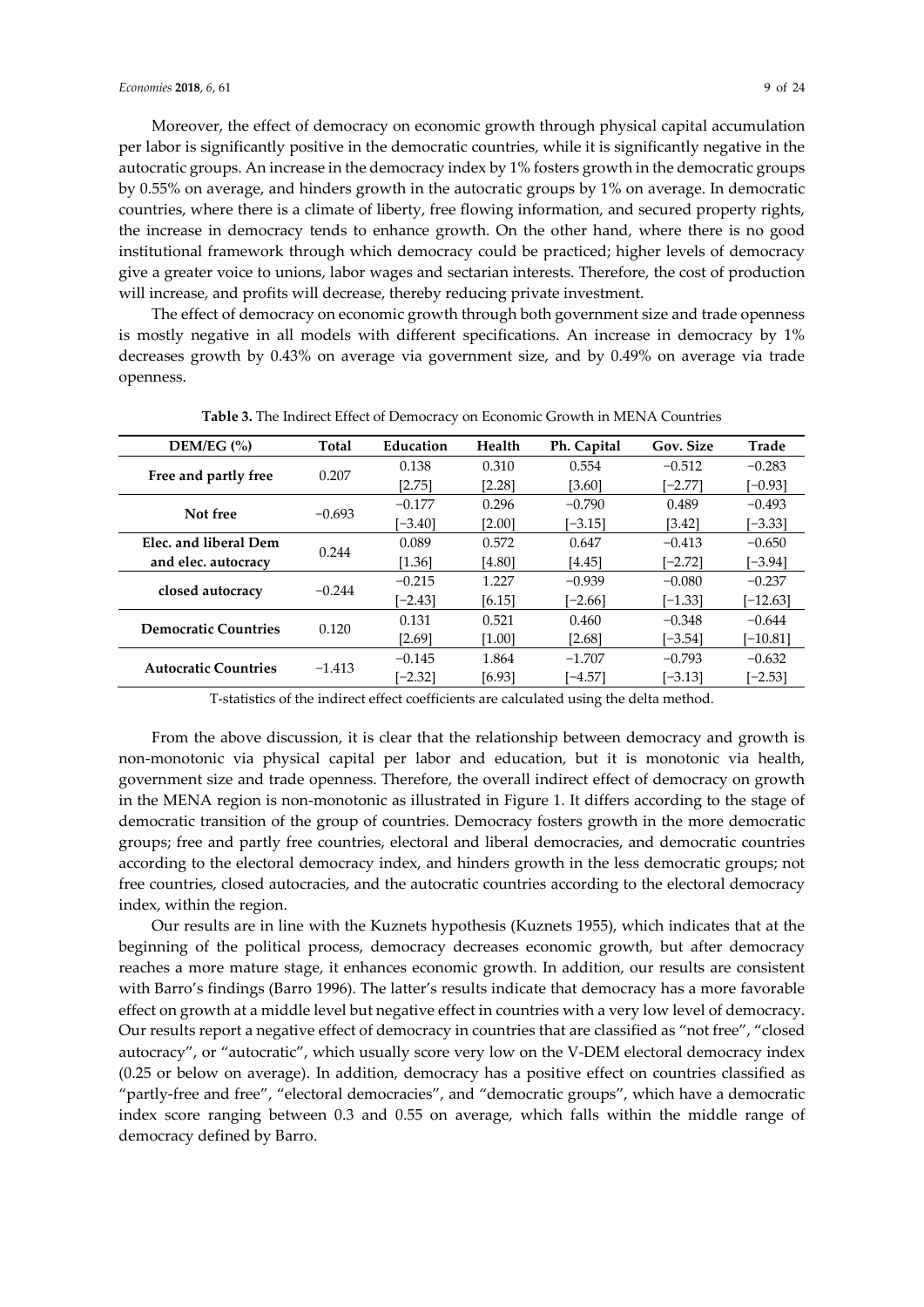

**Figure 1.** The Indirect Effect of Democracy on Economic Growth in MENA Countries

# *6.4. The Indirect Effect of Democracy on Economic Growth in Poor and Rich Countries within MENA Region (1990–2015)*

Democracy affects economic growth differently according to the level of per capita income in MENA countries. We investigated this hypothesis by estimating the effect of democracy on the different channels, as illustrated in Table 4. The effect of democracy on education is not affected by the level of income per capita; but it is significantly affected by the democratic stage of the group of countries. However, the effect of democracy on health is much stronger in rich countries than in poor countries. The latter effect is highly significant in all rich countries whatever the stage of democracy in the group, whereas it is insignificant in three out of six poor groups of countries within the region. The economic conditions are very important and mostly a pre-requisite for democracy to affect health significantly.

The effect of democracy on physical capital per labor is highly affected by the level of income per capita. Even if the overall effect of democracy on investment is negative in less democratic groups, it turns positive in rich countries. When this effect is positive in the more democratic countries, it is highly significant and strong in rich countries, but turns insignificant in poor countries.

The effect of democracy on government size is mostly negative in rich as well as in poor counties. This effect is stronger—more negative—in rich countries than in poor countries. Moreover, the effect of democracy on trade openness is always positive no matter in poor or rich countries.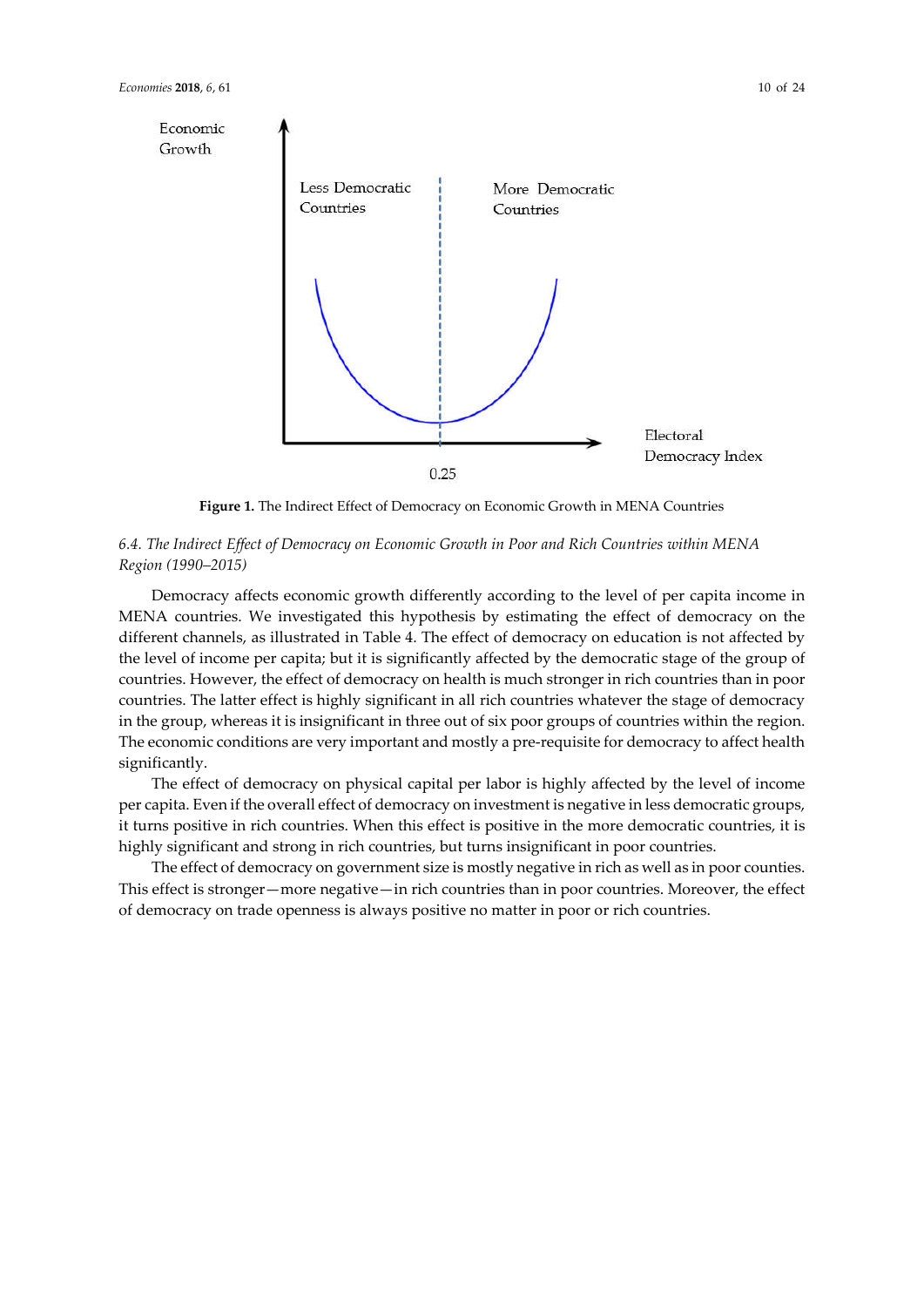| <b>Effect of Democracy on the Channel</b> | Education | Health                                               | Ph. Capital | Gov. Size | <b>Trade</b> |
|-------------------------------------------|-----------|------------------------------------------------------|-------------|-----------|--------------|
|                                           | 0.239     | $-1.029$                                             | 0.499       | $-0.573$  | 1.003        |
| <b>Free and Partly Free</b>               | [3.33]    | $[-3.14]$                                            | [3.75]      | $[-2.89]$ | [5.16]       |
| <b>Poor Countries</b>                     | 0.297     | $-0.219$                                             | $-0.167$    | $-0.219$  | 0.705        |
|                                           | [2.75]    | $[-0.56]$                                            | $[-1.02]$   | $[-0.53]$ | [3.34]       |
| <b>Rich Countries</b>                     | 0.227     | $-1.167$                                             | 0.607       | $-0.497$  | 1.228        |
|                                           | [3.33]    | $[-3.73]$                                            | [5.15]      | $[-2.03]$ | [3.10]       |
| Not Free                                  | $-0.669$  | $-0.317$                                             | $-0.971$    | 0.969     | 2.199        |
|                                           | $[-5.82]$ | $[-2.02]$                                            | $[-3.17]$   | [3.97]    | [3.89]       |
| <b>Poor Countries</b>                     | $-0.644$  | $-0.291$                                             | $-1.162$    | 1.038     | 2.234        |
|                                           | $[-5.62]$ | $[-1.89]$                                            | $[-3.14]$   | [4.35]    | [3.97]       |
| <b>Rich Countries</b>                     | $-0.732$  | $-0.800$                                             | 1.464       | $-0.312$  | 0.040        |
|                                           | $[-3.94]$ | $[-3.14]$                                            | [3.06]      | $[-0.78]$ | [0.04]       |
| <b>Electoral and Liberal Democracy</b>    | 0.166     | $-0.830$                                             | 1.258       | $-0.779$  | 3.019        |
| and Electoral Autocracy                   | [1.49]    | $[-5.10]$                                            | [4.65]      | $[-3.02]$ | [4.84]       |
| <b>Poor Countries</b>                     | 0.162     | $-0.460$                                             | 0.141       | $-0.632$  | 2.638        |
|                                           | [1.42]    | $[-2.24]$                                            | [0.45]      | $[-2.36]$ | [4.17]       |
| <b>Rich Countries</b>                     | 0.546     | $-0.931$                                             | 2.224       | $-0.777$  | 2.552        |
|                                           | [3.73]    | $[-5.85]$                                            | [8.45]      | $[-2.93]$ | [3.10]       |
| <b>Closed Autocracy</b>                   | $-0.752$  | $-1.041$                                             | $-0.865$    | $-0.383$  | 0.557        |
|                                           | $[-5.51]$ | $[-6.69]$                                            | $[-2.67]$   | $[-2.07]$ | $[2.61]$     |
| <b>Poor Countries</b>                     | $-1.501$  | $-0.741$                                             | $-6.378$    | 1.989     | 0.614        |
|                                           | $[-6.07]$ | $[-2.83]$                                            | $[-14.78]$  | [3.86]    | [1.82]       |
| <b>Rich Countries</b>                     | $-0.254$  | $-0.840$                                             | $-0.638$    | $-0.644$  | 0.584        |
|                                           | $[-1.58]$ | $[-4.73]$                                            | $[-1.16]$   | $[-2.61]$ | [2.59]       |
| <b>Democratic Countries</b>               | 0.250     | $-0.868$                                             | 0.636       | $-0.585$  | 2.543        |
|                                           | [2.91]    | $[-3.73]$                                            | [2.71]      | $[-4.43]$ | [4.86]       |
| <b>Poor Countries</b>                     | 0.386     | 0.141                                                | 0.286       | $-0.424$  | 2.583        |
|                                           | [3.46]    | [0.57]                                               | [0.94]      | $[-2.97]$ | [3.95]       |
| <b>Rich Countries</b>                     | 0.228     | $-1.066$                                             | 0.692       | $-0.662$  | 2.390        |
|                                           | [2.65]    | $[-5.11]$                                            | [2.94]      | $[-5.00]$ | [4.11]       |
| <b>Autocratic Countries</b>               | $-0.533$  | $-2.448$                                             | $-1.787$    | $-1.454$  | 1.126        |
|                                           | $[-5.42]$ | $[-9.98]$                                            | $[-4.64]$   | $[-4.62]$ | [2.60]       |
| <b>Poor Countries</b>                     | $-0.358$  | $-2.844$                                             | $-2.343$    | $-0.442$  | 2.295        |
|                                           | $[-3.51]$ | $[-10.71]$                                           | $[-6.28]$   | $[-1.19]$ | [4.90]       |
| <b>Rich Countries</b>                     | $-0.619$  | $-2.040$                                             | 0.135       | $-1.740$  | $-0.288$     |
|                                           | $[-4.83]$ | $[-8.27]$<br>Totatistics are included in Dorontheces | [0.31]      | $[-5.79]$ | $[-0.72]$    |

**Table 4.** The Effect of Democracy on the Channels in Poor and Rich Countries

Turning to the overall indirect effect of democracy on economic growth, as illustrated in Table 5, important points arise. For all the models, democracy has an overall negative effect on economic growth in poor countries but a positive effect in rich countries. A 1% increase in democracy index fosters economic growth by 0.69% on average in rich countries but hinders growth by 1.03% in poor countries. Our findings are in line with the Lipset (1959) hypothesis, which states that development is a prerequisite for democracy, or that democracy cannot survive in poor and uneducated societies. Poor people do not have the luxury of choosing their rulers and having a voice in the political process. They are too preoccupied with earning their livings.

**Table 5.** The Indirect Effect of Democracy on Economic Growth in Rich and Poor Countries

| DEM/EG $(%)$                | Total    | Education | Health | Ph. Capital | Gov. Size | Trade    |
|-----------------------------|----------|-----------|--------|-------------|-----------|----------|
|                             | 0.207    | 0.138     | 0.310  | 0.554       | $-0.512$  | $-0.283$ |
| <b>Free and Partly Free</b> |          | [2.75]    | [2.28] | [3.60]      | [–2.77]   | [–0.93]  |
|                             |          | 0.172     | 0.063  | $-0.187$    | $-0.190$  | $-0.156$ |
| <b>Poor Countries</b>       | $-0.297$ | [2.34]    | IO.541 | $[-1.02]$   | -0.531    | [–1.90]  |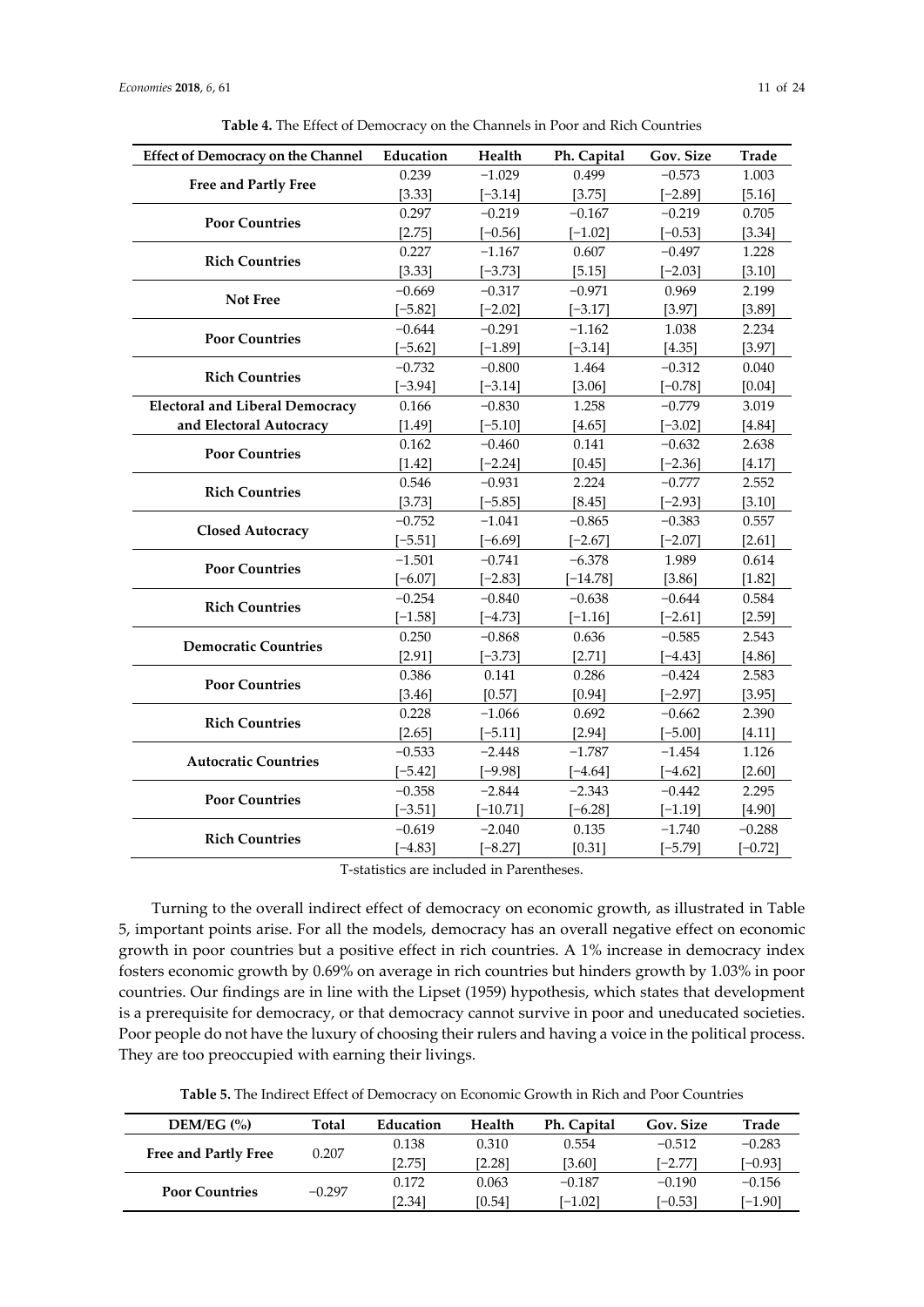| <b>Rich Countries</b>       | 0.442    | 0.132     | 0.337     | 0.677     | $-0.431$  | $-0.272$   |
|-----------------------------|----------|-----------|-----------|-----------|-----------|------------|
|                             |          | [2.66]    | [2.38]    | [4.99]    | $[-1.91]$ | $[-1.85]$  |
| <b>Not Free</b>             | $-0.693$ | $-0.177$  | 0.296     | $-0.790$  | 0.489     | $-0.493$   |
|                             |          | $[-3.40]$ | [2.00]    | $[-3.15]$ | [3.42]    | $[-3.33]$  |
| <b>Poor Countries</b>       | $-0.798$ | $-0.178$  | 0.274     | $-0.954$  | 0.586     | $-0.526$   |
|                             |          | $[-3.41]$ | [1.88]    | $[-3.88]$ | [3.75]    | $[-3.41]$  |
| <b>Rich Countries</b>       | 1.568    | $-0.203$  | 0.754     | 1.202     | $-0.176$  | $-0.009$   |
|                             |          | $[-2.90]$ | [3.08]    | [3.04]    | $[-0.77]$ | $[-0.04]$  |
| Elec. and Liberal DEM       | 0.244    | 0.089     | 0.572     | 0.647     | $-0.413$  | $-0.650$   |
| and Elec. Autocracy         |          | [1.36]    | [4.80]    | [4.45]    | $[-2.72]$ | $[-3.94]$  |
| <b>Poor Countries</b>       | $-0.445$ | 0.088     | 0.331     | 0.075     | $-0.352$  | $-0.586$   |
|                             |          | [1.41]    | [2.21]    | [0.45]    | $[-2.22]$ | $[-3.57]$  |
| <b>Rich Countries</b>       | 1.155    | 0.296     | 0.669     | 1.190     | $-0.433$  | $-0.567$   |
|                             |          | [3.46]    | [5.44]    | [7.45]    | $[-2.67]$ | $[-2.83]$  |
| <b>Closed Autocracy</b>     | $-0.244$ | $-0.215$  | 1.227     | $-0.939$  | $-0.080$  | $-0.237$   |
|                             |          | $[-2.43]$ | [6.15]    | $[-2.66]$ | $[-1.33]$ | $[-12.63]$ |
| <b>Poor Countries</b>       | $-3.045$ | $-0.581$  | 0.864     | $-3.396$  | 0.608     | $-0.256$   |
|                             |          | $[-3.92]$ | [2.32]    | $[-7.16]$ | [1.78]    | $[-1.64]$  |
| <b>Rich Countries</b>       | 0.108    | $-0.073$  | 0.979     | $-0.368$  | $-0.171$  | $-0.259$   |
|                             |          | $[-1.12]$ | [3.79]    | $[-0.62]$ | $[-1.84]$ | $[-2.03]$  |
| <b>Democratic Countries</b> | 0.120    | 0.131     | 0.521     | 0.460     | $-0.348$  | $-0.644$   |
|                             |          | [2.69]    | [1.00]    | [2.69]    | $[-3.54]$ | $[-10.81]$ |
| <b>Poor Countries</b>       | $-0.636$ | 0.200     | $-0.093$  | 0.217     | $-0.269$  | $-0.692$   |
|                             |          | [3.08]    | $[-0.55]$ | [0.94]    | $[-2.67]$ | $[-3.51]$  |
| <b>Rich Countries</b>       | 0.282    | 0.118     | 0.698     | 0.526     | $-0.420$  | $-0.640$   |
|                             |          | [2.47]    | [4.49]    | [2.91]    | $[-3.88]$ | $[-3.62]$  |
| <b>Autocratic Countries</b> | $-1.413$ | $-0.145$  | 1.864     | $-1.707$  | $-0.793$  | $-0.632$   |
|                             |          | $[-2.33]$ | [6.93]    | $[-4.57]$ | $[-3.13]$ | $[-2.53]$  |
| <b>Poor Countries</b>       | $-0.969$ | $-0.127$  | 2.143     | $-2.196$  | $-0.240$  | $-0.549$   |
|                             |          | [–2.49]   | [7.24]    | $[-6.12]$ | $[-1.18]$ | $[-2.57]$  |
|                             |          | $-0.219$  | 1.537     | 0.127     | $-0.947$  | 0.069      |
| <b>Rich Countries</b>       | 0.567    | $[-2.86]$ | [6.63]    | [0.31]    | $[-4.44]$ | [0.70]     |

#### *6.5. Sensitivity Analysis*

The sensitivity to sample coverage, obtained from estimating six different models using the same equations' specification and the same methodology but different samples are illustrated in Sections 6.1–6.3. Three different democratic groups of countries based on different specifications have been estimated, and the results are consistent and follow the same trend in the three different estimated models; free and partly free countries, liberal democracies and electoral autocracies, and democratic countries according to the V-DEM electoral democracy index. In addition, the results of the autocratic groups of countries also follow the same pattern in the three different estimated models, not free countries, closed autocracies, and autocratic countries according to the V-DEM electoral democracy index. Moreover, in this subsection we examine the sensitivity of our results to the time period and to alternative specifications of the economic growth variable.

Firstly, we examined the sensitivity of the estimated coefficients to the period of time, therefore, we estimated our six equations over the period from 1995 to 2015. The estimated coefficients are consistent and stable. However, the coefficient of democracy in the trade openness equation takes a lower value in all of the models in the new sample, which has less degrees of freedom, as illustrated in Appendix D, Tables A11 and A12.

Secondly, we estimated the effect of democracy on the channel variables in alternative specifications of the economic growth variable, specifically GDP, GDPG, and GDPPG. The estimated coefficients have not changed in different specifications, indicating that the estimated coefficients are not biased. However, although the effect of democracy on health in the health equation still follows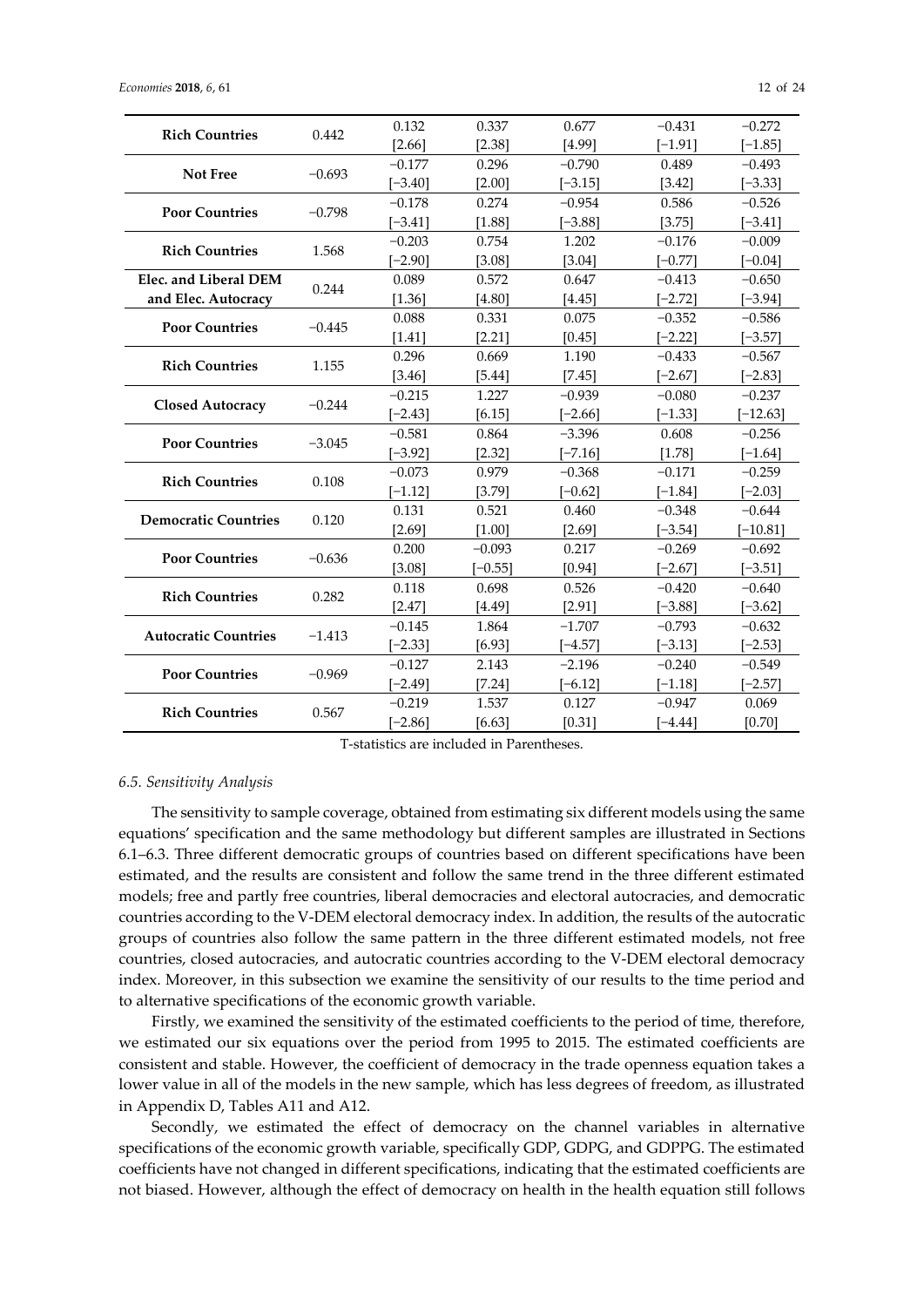the same pattern, it represents relatively higher or lower values than before, as illustrated in Appendix D, Tables A13–A15.

Finally, the effects of the channel variables on economic growth and the effect of democracy on the channel variables are estimated, and then the indirect effect of democracy on economic growth is calculated using three different estimators; 2SLS, SUR, and OLS for all of our six models. The results are illustrated in Appendix D, Tables A16–A33. The estimated coefficients are mostly the same indicating the robustness of the models' results.

Moreover, the FE estimator in simultaneous equations controlling for country fixed effect is also performed. The results are provided in Appendix D. The estimated effect of health and education on growth is comparable to the estimates of 3SLS. The effect of physical capital per labor on growth has lower values than usual, although it is always significant and positive. The effects of both government size and trade openness are less significant in the case of FE than in the case of other estimates. As expected, there is a reduction in the estimated effect of democracy on the channel variables; as controlling for country effects is akin to ignoring some of the between-country variation in the determinants of the channels, which may drive much of their partial covariation with democracy. As a result, the effects of democracy on education, health, and government size are less significant than in other estimators. In addition, democracy has mostly a negative effect on investment. However, democracy has the same effect on trade openness as in the case of other estimators.

# **7. Conclusions, Policy Implications and Future Work**

Our results conclude that the overall indirect effect of democracy on economic growth is significantly positive in the more democratic countries but turns negative in the less democratic countries within the MENA region. Therefore, the effect of democracy on economic growth is nonmonotonic and changes according to the stage of democratic/political transition of countries. The effect of democracy on education and physical capital is responsible for this non-monotonic relationship. However, the effect of democracy on mortality rate and government size is always negative, and the effect of democracy on trade openness is always positive regardless the stage of democratic transition of different groups of countries.

Moreover, our results indicate that democracy might induce growth in rich countries, but hinders it in poor countries. A minimal level of income – \$4000 per capita annually on average – was estimated as the lowest sufficient amount required for people to be educated and affluent enough to have the ability to both seek their political rights and to practice them effectively. Again, the effect of democracy on growth is found to be non-monotonic according to the standards of living in MENA countries. Therefore, improving economic circumstances, namely GDPP in MENA countries, as well as pursuing inclusive sustainable development policies need to be undertaken alongside adopting democratic governance since they are important fundamentals for positive democratic practice in these countries.

Human capital and physical capital accumulation were found to be the most effective links through which democracy affects growth in the MENA region. The health channel is more affected by the economic circumstances of the group of countries, whereas education is more affected by the democratic stage of the countries. Physical capital is highly affected by both the economic circumstances and political circumstances of the group of countries within the region.

It is recommended that policy makers encourage democracy in the relatively democratic groups of countries to stimulate economic growth. However, the autocratic groups of countries should start taking effective measures to transfer their regimes and their institutional framework towards one that can support real democratic practice, so they can reap the effects of democracy on growth.

Some areas in economic growth/democracy models have not been addressed in this study and need to be considered in future work. Electoral democracy is only one aspect of democracy, but institutional development ensures that the elected official is really empowered after election, they also guard against the possibility of elections being rigged. Democracy does not end at the ballot box. Therefore, it would be very beneficial to examine other measures or indices that capture other institutional aspects and components of democracy. In addition, the relationship between democracy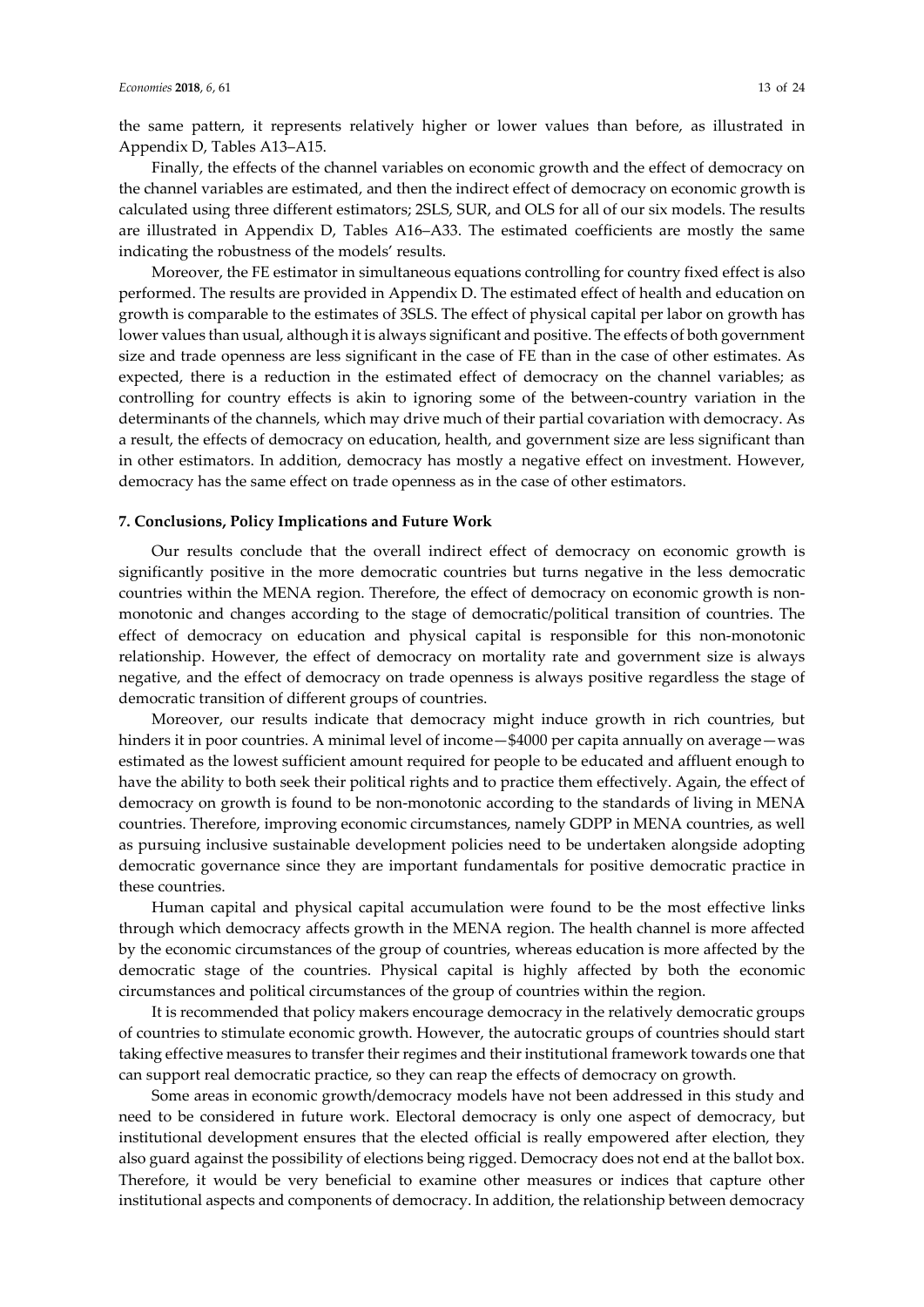and economic growth can be investigated in different groups of countries and for different time periods. Moreover, the indirect effect of democracy on economic growth can be estimated using other seemingly significant channels of influence, especially inflation, corruption and political instability as well as rule of law measures.

**Author Contributions:** Conceptualization, S.N.; Methodology, S.N.; Validation, S.N. and A.E.-K.; Formal Analysis, S.N.; Investigation, S.N. and A.E.-K.; Resources, S.N. and A.E.-K.; Data Curation, S.N. and A.E.-K.; Writing-Original Draft Preparation, S.N. and A.E.-K.; Writing-Review & Editing, S.N. and A.E.-K.; Visualization, S.N.; Supervision, S.N.; Project Administration, S.N.

**Funding:** This research received no external funding.

**Conflicts of Interest:** The authors declare no conflict of interest.

# **Appendix A. Variables Specification**

| Variable                                             | Measurement                                                                                                                                                                                                                                                                                                                                                                                                                                                       | Data Source                                                                            |
|------------------------------------------------------|-------------------------------------------------------------------------------------------------------------------------------------------------------------------------------------------------------------------------------------------------------------------------------------------------------------------------------------------------------------------------------------------------------------------------------------------------------------------|----------------------------------------------------------------------------------------|
| Economic growth<br>(GDPP)                            | Real per capita gross domestic product                                                                                                                                                                                                                                                                                                                                                                                                                            | World Bank (2016)                                                                      |
| Health (MR)                                          | Mortality rate, infant (per 1000 live births)                                                                                                                                                                                                                                                                                                                                                                                                                     | World Bank (2016)                                                                      |
| <b>Education</b> (EDUS)                              | Education, School enrolment, secondary (% gross).                                                                                                                                                                                                                                                                                                                                                                                                                 | World Bank (2016)                                                                      |
| Physical capital<br>accumulation per<br>labor (GCFL) | Gross capital formation includes land improvements; plant,<br>machinery, and equipment purchases; and the construction<br>of roads, railways, schools, offices, hospitals, commercial and<br>industrial buildings divided by employment in each country                                                                                                                                                                                                           | World Bank (2016)                                                                      |
| Government size<br>(GZ)                              | Government final consumption expenditure includes all<br>government current expenditures for purchases of goods and<br>services, expenditures on national defence and security (% of<br>GDP)                                                                                                                                                                                                                                                                      | World Bank (2016)                                                                      |
| Total trade (TR)                                     | Imports and exports of Egypt relative to GDP                                                                                                                                                                                                                                                                                                                                                                                                                      | World Bank (2016)                                                                      |
| Electoral<br>democracy<br>(EDEM)                     | Achieved through electoral competition for the electorate's<br>approval under circumstances when suffrage is extensive;<br>political and civil society organizations can operate freely;<br>elections are clean; and elections affect the composition of the<br>chief executive of the country. In between elections, there is<br>freedom of expression and an independent media capable of<br>presenting alternative views on matters of political<br>relevance. | Coppedge et al.<br>(2016), V-DEM<br>institute, University<br>of Gothenburg,<br>Sweden. |
| Primary Education<br>(EDUP)                          | Education, School enrolment, primary (% gross).                                                                                                                                                                                                                                                                                                                                                                                                                   | World Bank (2016)                                                                      |
| Female primary<br>education (EDUPF)                  | School enrolment, primary, female (% gross)                                                                                                                                                                                                                                                                                                                                                                                                                       | World Bank (2016)                                                                      |
| Exchange rate (EX)                                   | Official exchange rate (LCU per US\$, period average)                                                                                                                                                                                                                                                                                                                                                                                                             | World Bank (2016)                                                                      |
| Population growth<br>(POPG)                          | Annual change in Population (%)                                                                                                                                                                                                                                                                                                                                                                                                                                   | World Bank (2016)                                                                      |
| Urban population<br>(UPOP)                           | Urban population (% of total)                                                                                                                                                                                                                                                                                                                                                                                                                                     | World Bank (2016)                                                                      |
| Share of<br>population (POP1)                        | Population ages 0-14 (% of total)                                                                                                                                                                                                                                                                                                                                                                                                                                 | World Bank (2016)                                                                      |
| Share of<br>population (POP2)                        | Population ages 65 and above (% of total)                                                                                                                                                                                                                                                                                                                                                                                                                         | World Bank (2016)                                                                      |
| Corruption Index<br>(CO)                             | Corruption Index (V-DEM index)                                                                                                                                                                                                                                                                                                                                                                                                                                    | Coppedge et al.<br>(2016), V-DEM<br>institute, University<br>of Gothenburg,<br>Sweden. |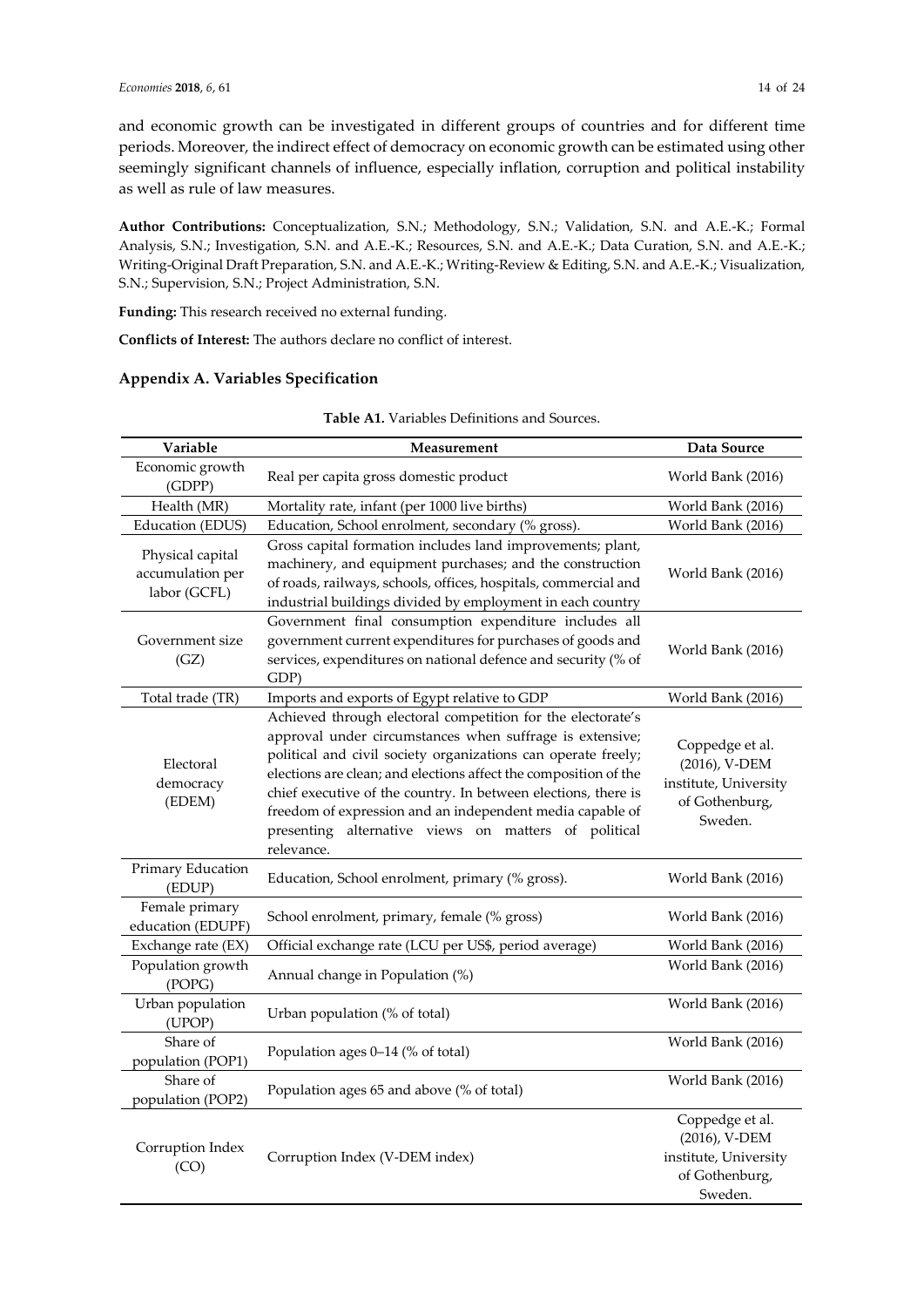| Unemployment<br>(UM)                  | Unemployment, total (% of total labor force)                                                     | World Bank (2016) |
|---------------------------------------|--------------------------------------------------------------------------------------------------|-------------------|
| Inflation (INF)                       | Inflation, consumer prices (annual %)                                                            | World Bank (2016) |
| Land area (LA)                        | Land area (sq. km)                                                                               | World Bank (2016) |
| Oil producing<br>countries<br>(Dummy) | If the oil production is more than one million barrels per day,<br>the dummy $= 1$ , 0 otherwise |                   |

# **Appendix B. Models Specification and Descriptive Statistics**

|                                                   |                                                                                                                    |                                                                                       |                                                                                | <b>Standards of Living</b>                                                                |                                                                            |                                                                                        |                                                                               |  |
|---------------------------------------------------|--------------------------------------------------------------------------------------------------------------------|---------------------------------------------------------------------------------------|--------------------------------------------------------------------------------|-------------------------------------------------------------------------------------------|----------------------------------------------------------------------------|----------------------------------------------------------------------------------------|-------------------------------------------------------------------------------|--|
|                                                   | <b>Freedom House</b><br>Classification                                                                             |                                                                                       | <b>V-DEM Classification</b>                                                    | Data Classification                                                                       |                                                                            | Average per Capita<br>Income (\$)                                                      |                                                                               |  |
| Free<br>and<br>Partly<br>Free                     | Not Free                                                                                                           | Electoral<br>and Liberal<br>Democracy<br>and<br>Electoral<br>Autocracy                | Closed<br>Autocracy                                                            | Democratic<br>Countries                                                                   | Autocratic<br>Countries                                                    | Poor<br>Countries                                                                      | Rich<br>Countries                                                             |  |
| Kuwait<br>Lebanon<br>Morocco<br>Tunisia<br>Turkey | Algeria<br>Djibouti<br>Egypt<br>Iran<br>Iraq<br>Jordan<br>Libya<br>Oman<br>Oatar<br>Saudi Arabia<br>Sudan<br>Yemen | Algeria<br>Djibouti<br>Egypt<br>Iran<br>Iraq<br>Lebanon<br>Sudan<br>Tunisia<br>Turkey | Jordan<br>Kuwait<br>Libya<br>Morocco<br>Oman<br>Qatar<br>Saudi Arabia<br>Yemen | Algeria<br>Djibouti<br>Iraq<br>Kuwait<br>Lebanon<br>Tunisia<br>Turkey<br>Morocco<br>Yemen | Egypt<br>Iran<br>Jordan<br>Libya<br>Oman<br>Qatar<br>Saudi Arabia<br>Sudan | Algeria<br>Djibouti<br>Egypt<br>Iraq<br>Jordan<br>Morocco<br>Sudan<br>Tunisia<br>Yemen | Iran<br>Kuwait<br>Lebanon<br>Libya<br>Oman<br>Qatar<br>Saudi Arabia<br>Turkey |  |

# **Table A2.** Models Specification.

**Table A3.** Descriptive statistics in the variables in Free and partly free model ( $N = 5$ ,  $T = 26$ ), panel is balanced.

| Variable      | Obs. | Mean  | Std. Dev. | Min   | Max    |
|---------------|------|-------|-----------|-------|--------|
| <b>LNGDPP</b> | 130  | 8.850 | 1.000     | 7.438 | 10.812 |
| LNMR          | 130  | 3.014 | 0.596     | 1.960 | 4.145  |
| <b>LNSES</b>  | 130  | 4.262 | 0.301     | 3.570 | 4.705  |
| LNGCM         | 130  | 8.540 | 0.707     | 7.392 | 10.053 |
| LNGZ          | 130  | 2.823 | 0.293     | 2.363 | 4.334  |
| LNTR.         | 130  | 4.283 | 0.348     | 3.417 | 4.960  |
| EDEM          | 130  | 0.372 | 0.167     | 0.139 | 0.752  |

Table A4. Descriptive statistics in the variables in Not Free model (N = 12, T = 26), panel is balanced.

| Variable     | Obs. | Mean  | Std. Dev. | Min      | Max    |
|--------------|------|-------|-----------|----------|--------|
| LNGDPP       | 312  | 8.428 | 1.186     | 6.640    | 11.354 |
| <b>LNMR</b>  | 312  | 3.322 | 0.644     | 1.917    | 4.529  |
| <b>LNSES</b> | 312  | 4.135 | 0.540     | 2.262    | 5.087  |
| <b>LNGCM</b> | 312  | 8.139 | 1.215     | 4.042    | 10.862 |
| LNGZ         | 312  | 2.809 | 0.475     | 0.847    | 4.041  |
| LNTR         | 312  | 4.108 | 0.963     | $-3.863$ | 5.430  |
| <b>EDEM</b>  | 312  | 0.201 | 0.118     | 0.016    | 0.526  |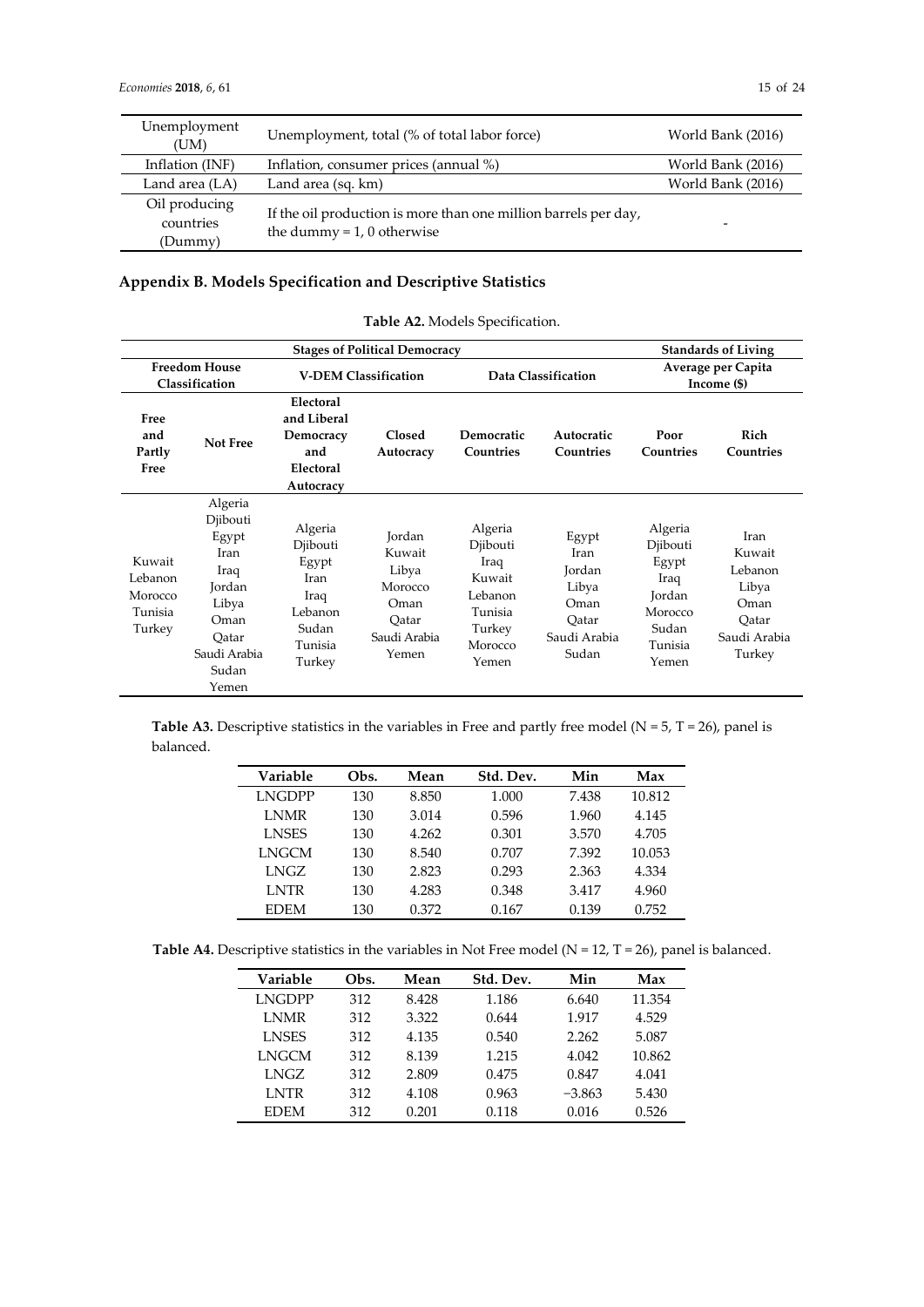| Variable     | Obs. | Mean  | Std. Dev. | Min    | Max   |
|--------------|------|-------|-----------|--------|-------|
| LNGDPP       | 234  | 8.082 | 0.701     | 6.640  | 9.539 |
| LNMR         | 234  | 3.426 | 0.588     | 1.960  | 4.529 |
| <b>LNSES</b> | 234  | 4.037 | 0.517     | 2.262  | 4.706 |
| LNGCM        | 234  | 7.842 | 0.860     | 5.741  | 9.370 |
| LNGZ         | 234  | 2.635 | 0.428     | 0.847  | 3.746 |
| LNTR         | 234  | 3.951 | 1.069     | -3.863 | 5.430 |
| EDEM         | 234  | 0.314 | 0.159     | 0.087  | 0.752 |

**Table A5.** Descriptive statistics in the variables in Electoral and liberal democracy and electoral autocracy model ( $N = 9$ , T = 26), panel is balanced.

|           | <b>Table A6.</b> Descriptive statistics in the variables in closed autocracy model ( $N = 8$ , T = 26), panel is |  |  |  |  |  |
|-----------|------------------------------------------------------------------------------------------------------------------|--|--|--|--|--|
| balanced. |                                                                                                                  |  |  |  |  |  |

| Variable     | Obs. | Mean  | Std. Dev. | Min   | Max    |
|--------------|------|-------|-----------|-------|--------|
| LNGDPP       | 208  | 9.080 | 1.316     | 6.649 | 11.354 |
| LNMR         | 208  | 3.013 | 0.639     | 1.917 | 4.485  |
| <b>LNSES</b> | 208  | 4.325 | 0.397     | 3.115 | 5.087  |
| LNGCM        | 208  | 8.723 | 1.165     | 4.042 | 10.862 |
| LNGZ         | 208  | 3.013 | 0.331     | 2.320 | 4.334  |
| LNTR         | 208  | 4.394 | 0.303     | 3.380 | 5.007  |
| <b>EDEM</b>  | 208  | 0.180 | 0.114     | 0.016 | 0.526  |

**Table A7.** Descriptive statistics in the variables in Democratic-countries model ( $N = 9$ ,  $T = 26$ ), panel is balanced.

| Variable      | Obs. | Mean  | Std. Dev. | Min      | Max    |
|---------------|------|-------|-----------|----------|--------|
| <b>LNGDPP</b> | 234  | 8.315 | 1.039     | 6.649    | 10.812 |
| LNMR          | 234  | 3.374 | 0.664     | 1.960    | 4.529  |
| <b>LNSES</b>  | 234  | 4.015 | 0.529     | 2.262    | 4.706  |
| LNGCM         | 234  | 7.923 | 1.028     | 4.042    | 10.053 |
| LNGZ          | 234  | 2.822 | 0.391     | 0.847    | 4.334  |
| LNTR          | 234  | 4.167 | 1.033     | $-3.863$ | 5.430  |
| <b>EDEM</b>   | 234  | 0.340 | 0.144     | 0.087    | 0.752  |

**Table A8.** Descriptive statistics in the variables in Autocratic-countries model ( $N = 8$ ,  $T = 26$ ), panel is balanced.

| Variable      | Obs. | Mean  | Std. Dev. | Min   | Max    |
|---------------|------|-------|-----------|-------|--------|
| <b>LNGDPP</b> | 208  | 8.818 | 1.210     | 6.640 | 11.354 |
| LNMR          | 208  | 3.071 | 0.585     | 1.917 | 4.381  |
| <b>LNSES</b>  | 208  | 4.349 | 0.357     | 3.507 | 5.087  |
| LNGCM         | 208  | 8.632 | 1.070     | 6.093 | 10.862 |
| LNGZ          | 208  | 2.803 | 0.469     | 1.522 | 4.041  |
| LNTR          | 208  | 4.152 | 0.532     | 2.406 | 5.007  |
| <b>EDEM</b>   | 208  | 0.151 | 0.092     | 0.016 | 0.526  |

# **Appendix C. Diagnostic Tests**

| <b>Table A9.</b> Hausman test of Endogeneity. |  |
|-----------------------------------------------|--|
|-----------------------------------------------|--|

| <b>Effect of Channel on Growth</b>                      |       | <i>p</i> -Value |
|---------------------------------------------------------|-------|-----------------|
| Free and partly free                                    | 86.11 | 0.00            |
| Not free                                                | 24.95 | 0.00            |
| Electoral and liberal democracy and electoral autocracy |       | 0.00            |
| Closed autocracy                                        | 31.86 | 0.00            |
| Democratic-countries                                    | 57.45 | 0.00            |
| Autocratic-countries                                    | 45.82 | 0.00            |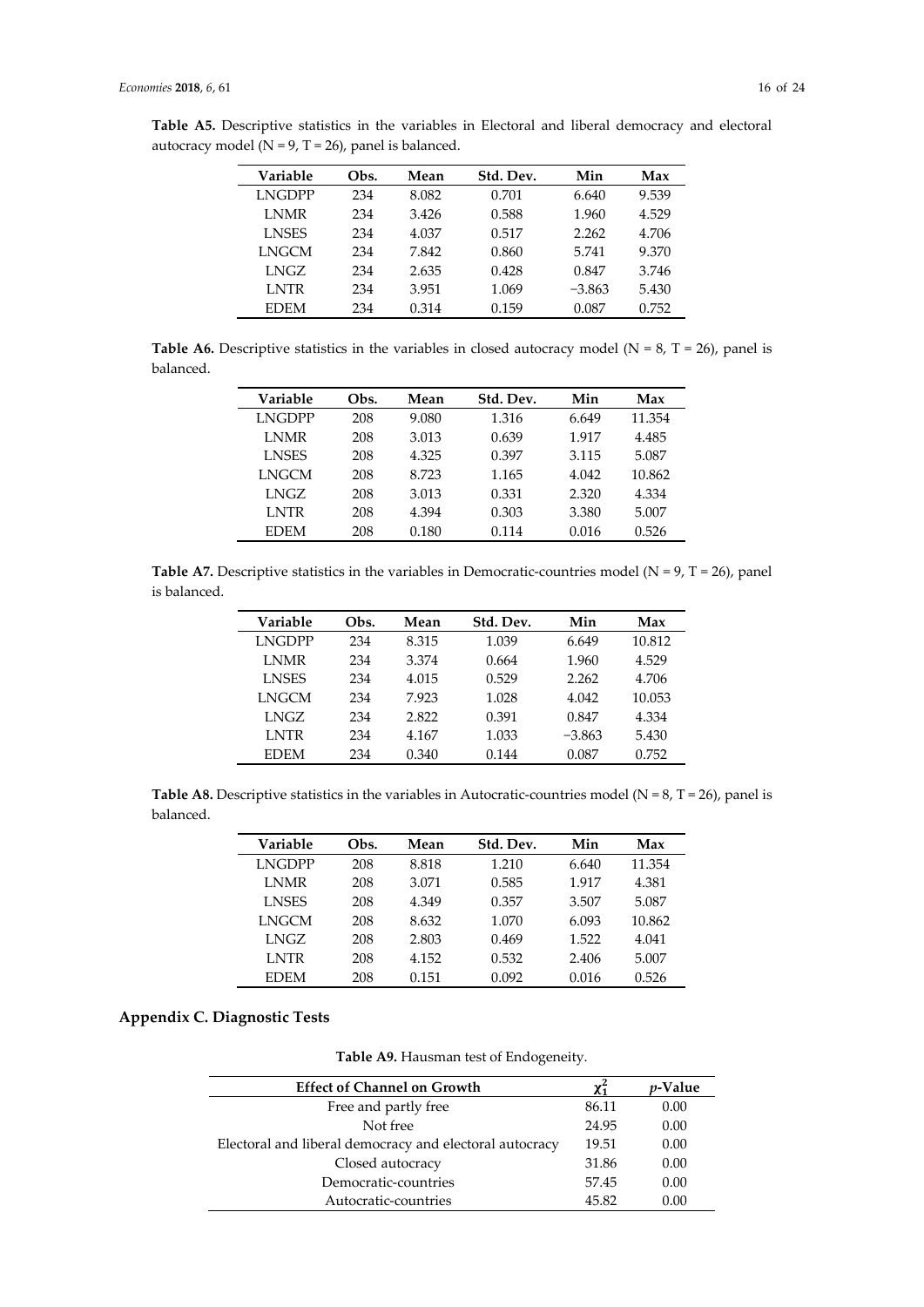The null hypothesis H0: difference in coefficients between OLS and 3SLS are not systematic.

|                                               | EQ(1) | EO(2) | EO(3) | EQ(4) | EO(5) | EO(6) |
|-----------------------------------------------|-------|-------|-------|-------|-------|-------|
| Free and partly free                          | 6.21  | 1.78  | 1.09  | 3.72  | 9.82  | 19.31 |
| Not free                                      | 4.10  | 4.97  | 1.79  | 5.52  | 2.33  | 2.52  |
| Electoral and liberal democracy and electoral | 8.88  | 7.06  | 6.57  | 1.59  | 3.79  | 2.03  |
| autocracy                                     |       |       |       |       |       |       |
| Closed autocracy                              | 5.016 | 11.09 | 1.48  | 2.07  | 1.57  | 3.88  |
| Democratic-countries                          | 3.35  | 5.13  | 1.71  | 2.04  | 1.61  | 2.48  |
| Autocratic-countries                          | 4.82  | 1.82  | 2.47  | 1.36  | 3.35  | 5.15  |

**Table A10.** Multicollinearity tests (mean VIF).

# **Appendix D. Robustness Analysis**

**Table A11.** The Effect of the Channels on Economic Growth in Different Models (1995–2015).

| <b>Effect of Channel on Growth</b> | Education | Health     | Ph. Capital | Gov. Size | Trade     |
|------------------------------------|-----------|------------|-------------|-----------|-----------|
|                                    | 0.442     | $-0.296$   | 1.165       | 0.878     | $-0.316$  |
| Free and partly free               | [3.32]    | [–2.98]    | [21.14]     | [5.47]    | $[-3.07]$ |
| Not free                           | 0.298     | $-0.989$   | 0.824       | 0.520     | $-0.223$  |
|                                    | [4.27]    | [–16.27]   | [25.35]     | [6.34]    | $[-5.98]$ |
| Electoral and liberal democracy    | 0.569     | $-0.687$   | 0.494       | 0.495     | $-0.205$  |
| and electoral autocracy            | [8.94]    | $[-13.22]$ | [13.77]     | [5.49]    | $[-6.08]$ |
| Closed autocracy                   | 0.385     | $-1.255$   | 1.067       | 0.253     | $-0.416$  |
|                                    | [3.31]    | $[-15.20]$ | [27.27]     | [2.28]    | [-3.24]   |
| Democratic-countries               | 0.555     | $-0.615$   | 0.705       | 0.604     | $-0.253$  |
|                                    | [6.63]    | [–8.98]    | [17.25]     | [5.56]    | $[-6.89]$ |
| Autocratic-countries               | 0.386     | $-0.815$   | 0.952       | 0.546     | $-0.266$  |
|                                    | [3.33]    | [–9.44]    | [26.01]     | [5.98]    | $[-2.94]$ |
|                                    | .         | .          |             |           |           |

T-statistics are included in Parentheses.

**Table A12.** The Effect of Democracy on the Channels in Different Models (1995–2015).

| <b>Effect of Democracy on the Channel</b> | Education | Health    | Ph. Capital | Gov. Size | Trade  |
|-------------------------------------------|-----------|-----------|-------------|-----------|--------|
|                                           | 0.265     | $-1.121$  | 0.480       | $-0.622$  | 0.879  |
| Free and partly free                      | [3.79]    | $[-3.73]$ | [3.72]      | $[-3.06]$ | [5.00] |
| Not free                                  | $-0.634$  | $-0.127$  | $-1.040$    | 0.745     | 1.444  |
|                                           | $[-5.48]$ | $[-0.79]$ | [-3.27]     | [3.07]    | [2.75] |
| Electoral and liberal democracy           | 0.125     | $-0.789$  | 1.190       | $-0.770$  | 2.009  |
| and electoral autocracy                   | [1.08]    | $[-4.65]$ | [4.26]      | $[-2.81]$ | [3.68] |
|                                           | $-0.722$  | $-0.849$  | $-0.937$    | $-0.282$  | 0.393  |
| Closed autocracy                          | $[-5.34]$ | $[-5.52]$ | [–2.77]     | [–1.46]   | [1.84] |
| Democratic-countries                      | 0.230     | $-0.957$  | 0.525       | $-0.579$  | 1.607  |
|                                           | [2.58]    | $[-3.96]$ | [2.10]      | $[-4.37]$ | [3.31] |
| Autocratic-countries                      | $-0.483$  | $-2.246$  | $-1.854$    | $-1.204$  | 0.490  |
|                                           | $[-4.93]$ | $[-9.56]$ | [–4.44]     | [-3.75]   | [1.10] |

| <b>Table A13.</b> The Effect of Democracy on the Channels in Different Models—InGDP. |  |
|--------------------------------------------------------------------------------------|--|
|--------------------------------------------------------------------------------------|--|

| <b>Effect of Democracy on the Channel</b> | Education | Health    | Ph. Capital | Gov. Size | Trade  |
|-------------------------------------------|-----------|-----------|-------------|-----------|--------|
|                                           | 0.209     | $-0.989$  | 0.515       | $-0.483$  | 0.455  |
| Free and partly free                      | [3.06]    | $[-3.03]$ | [3.80]      | $[-2.13]$ | [2.73] |
| Not free                                  | $-0.623$  | $-0.186$  | $-1.183$    | 0.774     | 1.986  |
|                                           | $[-5.50]$ | $[-1.21]$ | $[-3.77]$   | [3.32]    | [3.55] |
| Electoral and liberal democracy           | 0.039     | $-0.827$  | 1.216       | $-0.723$  | 2.512  |
| and electoral autocracy                   | [0.36]    | $[-5.14]$ | [4.81]      | $[-2.87]$ | [4.28] |
| Closed autocracy                          | $-0.879$  | $-0.916$  | $-1.279$    | $-0.435$  | 0.340  |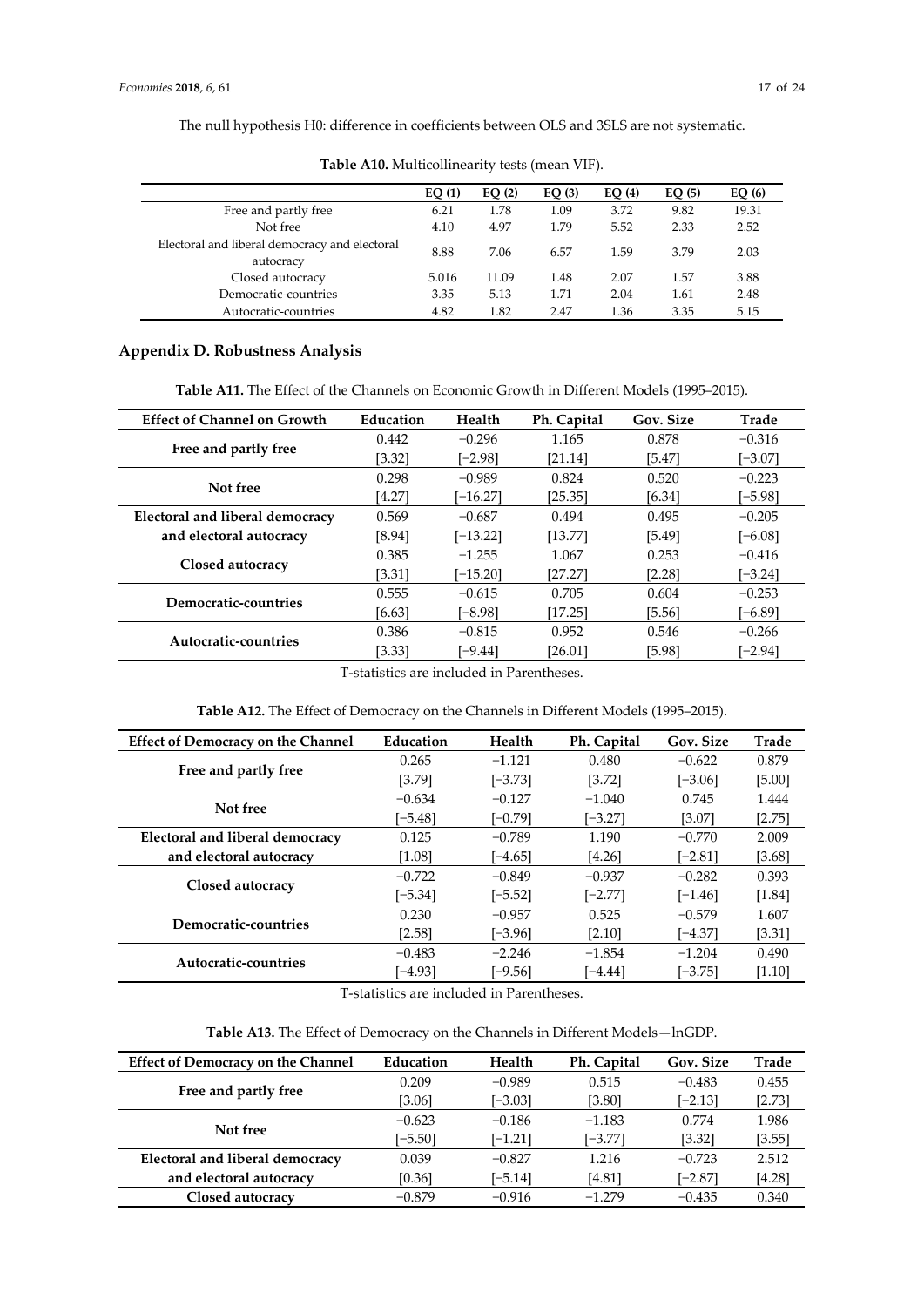|                      | [–6.46]  | $-6.001$ | $[-3.91]$ | $[-2.34]$ | [1.61  |
|----------------------|----------|----------|-----------|-----------|--------|
| Democratic-countries | 0.205    | $-0.771$ | 0.708     | $-0.536$  | 2.691  |
|                      | [2.34]   | -3.231   | [2.86]    | [–4.22]   | [5.18] |
| Autocratic-countries | $-0.422$ | $-1.984$ | $-2.031$  | $-1.192$  | 0.801  |
|                      | [–4.26]  | [–8.42]  | [–4.86]   | $[-3.85]$ | [1.79] |
|                      |          |          |           |           |        |

**Table A14.** The Effect of Democracy on the Channels in Different Models—lnGDPG.

| <b>Effect of Democracy on the Channel</b> | Education | Health    | Ph. Capital | Gov. Size | Trade  |
|-------------------------------------------|-----------|-----------|-------------|-----------|--------|
|                                           | 0.255     | $-1.097$  | 0.606       | $-0.564$  | 0.549  |
| Free and partly free                      | [3.38]    | $[-3.24]$ | [4.34]      | $[-2.15]$ | [3.01] |
| Not free                                  | $-0.510$  | 0.080     | $-1.317$    | 0.796     | 1.972  |
|                                           | [–4.49]   | [0.49]    | $[-4.30]$   | [3.24]    | [3.00] |
| Electoral and liberal democracy           | $-0.076$  | $-0.910$  | 1.660       | $-0.414$  | 3.194  |
| and electoral autocracy                   | $[-0.67]$ | [-5.37]   | [5.83]      | $[-1.65]$ | [4.79] |
| Closed autocracy                          | $-0.826$  | $-0.818$  | $-1.646$    | $-0.066$  | 0.100  |
|                                           | [–5.95]   | $[-4.76]$ | [–6.00]     | $[-0.33]$ | [0.45] |
| Democratic-countries                      | 0.225     | $-0.815$  | 0.808       | $-0.623$  | 2.896  |
|                                           | [2.52]    | $[-3.14]$ | [3.40]      | [–4.44]   | [5.08] |
| Autocratic-countries                      | $-0.263$  | $-1.790$  | $-2.330$    | $-0.940$  | 0.934  |
|                                           | $[-2.6]$  | [–6.69]   | [–5.47]     | $[-3.01]$ | [1.91] |

T-statistics are included in Parentheses.

**Table A15.** The Effect of Democracy on the Channels in Different Models—lnGDPPG.

| <b>Effect of Democracy on the Channel</b> | Education | Health    | Ph. Capital | Gov. Size | Trade     |  |
|-------------------------------------------|-----------|-----------|-------------|-----------|-----------|--|
|                                           | 0.256     | $-0.669$  | 0.497       | $-0.806$  | 0.241     |  |
| Free and partly free                      | [3.01]    | $[-1.72]$ | [3.25]      | $[-2.37]$ | [1.38]    |  |
| Not free                                  | $-0.427$  | 0.397     | $-1.187$    | 0.778     | 1.612     |  |
|                                           | $[-3.56]$ | [2.61]    | $[-3.68]$   | [2.86]    | [2.36]    |  |
| Electoral and liberal democracy           | 0.117     | $-0.391$  | 1.561       | $-0.769$  | 2.677     |  |
| and electoral autocracy                   | [0.95]    | $[-2.43]$ | [5.38]      | $[-2.44]$ | [4.08]    |  |
| Closed autocracy                          | $-0.766$  | $-0.559$  | $-1.385$    | $-0.151$  | $-0.045$  |  |
|                                           | $[-4.84]$ | $[-3.41]$ | $[-4.38]$   | $[-0.65]$ | $[-0.18]$ |  |
| Democratic-countries                      | 0.316     | $-0.491$  | 0.786       | $-0.364$  | 2.310     |  |
|                                           | [3.59]    | $[-1.88]$ | [3.19]      | $[-2.27]$ | [3.76]    |  |
| Autocratic-countries                      | $-0.230$  | $-0.965$  | $-2.206$    | $-0.844$  | 0.884     |  |
|                                           | $[-7.71]$ | $[-3.46]$ | $[-4.35]$   | $[-2.26]$ | [1.61]    |  |
| T statistics are included in Daronthoses  |           |           |             |           |           |  |

T-statistics are included in Parentheses.

**Table A16.** The Effect of the Channel on Economic Growth in Free and partly free using different methods of estimation.

| <b>Effect of Channel on Growth</b> | <b>Education</b> | Health    | Ph. Capital | Gov. Size | Trade     | $\mathbb{R}^2$ |
|------------------------------------|------------------|-----------|-------------|-----------|-----------|----------------|
| 3SLS                               | 0.575            | $-0.301$  | 1.111       | 0.893     | $-0.282$  | 0.89           |
|                                    | [4.53]           | $[-3.32]$ | [20.52]     | [5.82]    | $[-2.94]$ |                |
| 2SLS                               | 0.324            | $-0.248$  | 1.211       | 0.563     | $-0.020$  | 0.90           |
|                                    | [2.1]            | $[-2.24]$ | [19.35]     | [3.1]     | $[-0.18]$ |                |
| <b>SUR</b>                         | 0.429            | $-0.249$  | 1.161       | 0.657     | $-0.171$  | 0.90           |
|                                    | [3.32]           | $[-2.66]$ | [21.32]     | [4.97]    | [1.84]    |                |
| <b>OLS</b>                         | 0.243            | $-0.206$  | 1.240       | 0.280     | 0.075     | 0.91           |
|                                    | [1.62]           | $-1.91$ ] | [20.35]     | [1.83]    | [0.70]    |                |
| FE                                 | 0.501            | $-0.349$  | 0.205       | $-0.095$  | 0.223     | 0.74           |
|                                    | [10.82]          | [-11.63]  | [4.99]      | $[-1.68]$ | [4.61]    |                |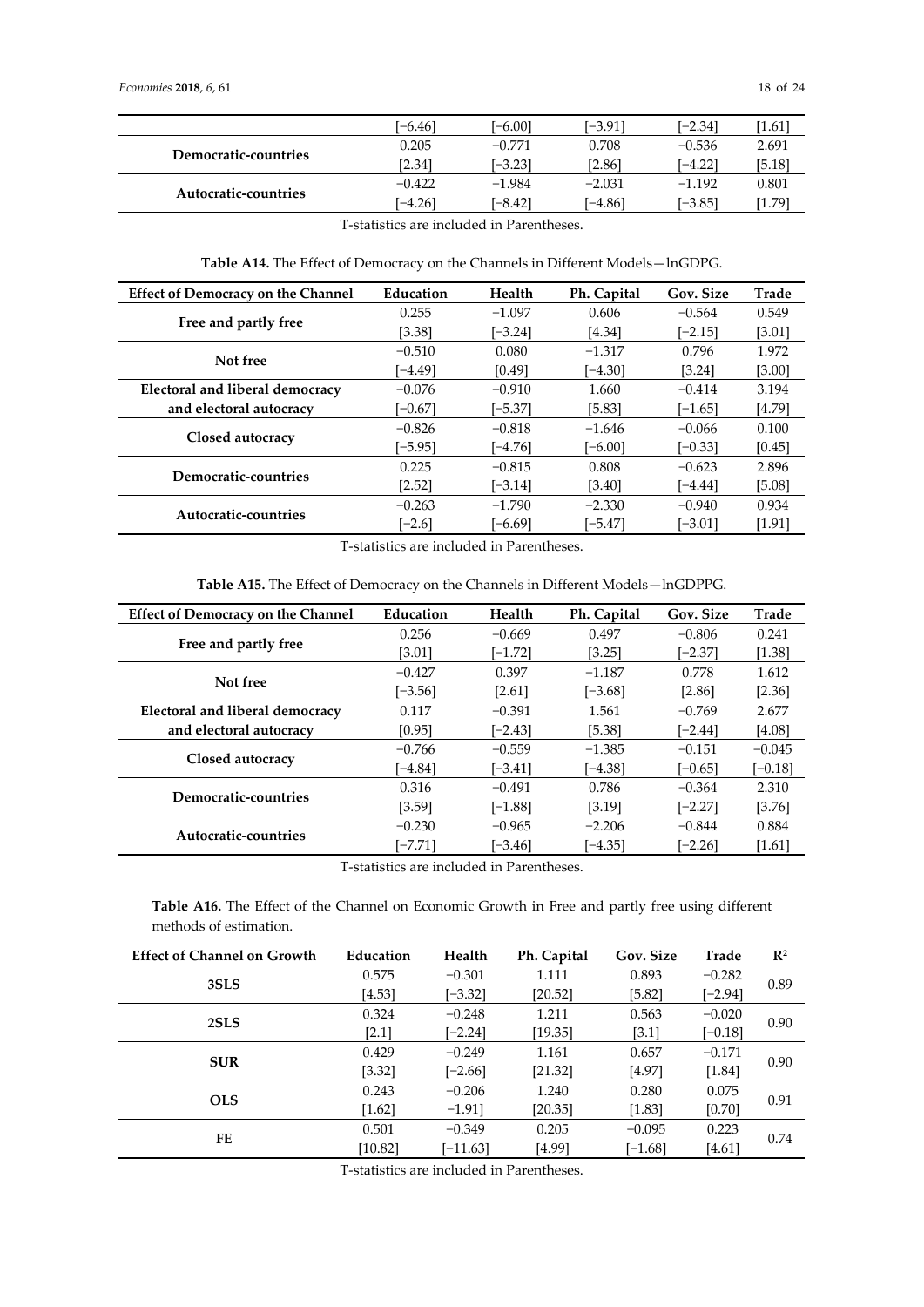| <b>Effect of Democracy on the Channel</b> | Education | Health    | Ph. Capital | Gov. Size | Trade  |
|-------------------------------------------|-----------|-----------|-------------|-----------|--------|
| 3SLS                                      | 0.239     | $-1.029$  | 0.499       | $-0.573$  | 1.003  |
|                                           | [3.33]    | $[-3.14]$ | [3.75]      | $[-2.89]$ | [5.16] |
| 2SLS                                      | 0.227     | $-0.865$  | 0.590       | $-1.025$  | 0.746  |
|                                           | [3.21]    | $[-2.57]$ | [4.20]      | $[-3.6]$  | [3.44] |
|                                           | 0.233     | $-1.022$  | 0.450       | $-0.534$  | 0.655  |
| <b>SUR</b>                                | [3.37]    | $[-3.16]$ | [3.44]      | $[-2.52]$ | [3.72] |
| <b>OLS</b>                                | 0.227     | $-0.864$  | 0.555       | $-0.712$  | 0.457  |
|                                           | [3.21]    | $[-2.58]$ | [3.97]      | $[-2.64]$ | [2.38] |
| FE                                        | $-0.077$  | $-0.263$  | $-0.374$    | $-1.397$  | 0.429  |
|                                           | $[-0.90]$ | $[-2.38]$ | $[-2.77]$   | $[-3.38]$ | [3.11] |

**Table A17.** The Effect of Democracy on the Channels in Free and partly free model.

T-statistics are included in.

**Table A18.** The Indirect Effect of Democracy on Economic Growth in Free and partly free model.

| DEM/EG $(\%$ | Total | Education | Health | Ph. Capital | Gov. Size | <b>Trade</b> |
|--------------|-------|-----------|--------|-------------|-----------|--------------|
| 3SLS         | 0.207 | 0.138     | 0.310  | 0.554       | $-0.512$  | $-0.283$     |
|              |       | [2.75]    | [2.28] | [3.60]      | $[-2.77]$ | $[-0.93]$    |
| 2SLS         | 0.410 | 0.074     | 0.214  | 0.715       | $-0.578$  | $-0.015$     |
|              |       | [1.75]    | [2.00] | [4.11]      | $[-2.35]$ | $[-0.18]$    |
| <b>SUR</b>   | 0.415 | 0.100     | 0.255  | 0.523       | $-0.351$  | $-0.112$     |
|              |       | [2.37]    | [2.03] | [3.40]      | $[-2.25]$ | $[-1.82]$    |
|              | 0.755 | 0.055     | 0.178  | 0.688       | $-0.200$  | 0.034        |
| <b>OLS</b>   |       | [1.45]    | [1.53] | [3.90]      | $[-1.50]$ | [0.67]       |

T-statistics of the indirect effect coefficients are calculated using the delta method.

**Table A19.** The Effect of the Channel on Economic Growth in Not Free model using different methods of estimation.

| <b>Effect of Channel on Growth</b> | <b>Education</b> | Health     | Ph. Capital | Gov. Size | Trade     | $\mathbb{R}^2$ |
|------------------------------------|------------------|------------|-------------|-----------|-----------|----------------|
| 3SLS                               | 0.269            | $-0.935$   | 0.833       | 0.505     | $-0.224$  | 0.86           |
|                                    | [4.19]           | $[-16.44]$ | [27.19]     | [6.76]    | $[-6.47]$ |                |
| 2SLS                               | 0.216            | $-0.698$   | 0.848       | 0.488     | $-0.258$  | 0.86           |
|                                    | [3.20]           | $[-10.72]$ | [26.22]     | [6.02]    | $[-6.97]$ |                |
|                                    | 0.278            | $-0.911$   | 0.828       | 0.504     | $-0.223$  |                |
| <b>SUR</b>                         | $[4.42]$         | $[-15.80]$ | [27.08]     | [6.77]    | $[-6.50]$ | 0.86           |
| <b>OLS</b>                         | 0.216            | $-0.698$   | 0.848       | 0.488     | $-0.258$  | 0.86           |
|                                    | [3.20]           | $[-10.72]$ | [26.22]     | [6.02]    | $[-6.97]$ |                |
| FE                                 | 0.202            | $-0.295$   | 0.159       | $-0.167$  | 0.044     | 0.33           |
|                                    | [3.95]           | $[-7.32]$  | [5.63]      | $[-4.05]$ | [2.55]    |                |

T-statistics are included in Parentheses.

**Table A20.** The Effect of Democracy on the Channels in Not Free model.

| <b>Effect of Democracy on the Channel</b> | Education | Health    | Ph. Capital | Gov. Size | Trade  |
|-------------------------------------------|-----------|-----------|-------------|-----------|--------|
| 3SLS                                      | $-0.669$  | $-0.317$  | $-0.971$    | 0.969     | 2.199  |
|                                           | $[-5.82]$ | $[-2.02]$ | $[-3.17]$   | [3.97]    | [3.89] |
| 2SLS                                      | $-0.702$  | $-0.320$  | $-0.913$    | 0.723     | 2.223  |
|                                           | $[-5.92]$ | [2.01]    | $[-2.78]$   | [2.89]    | [3.82] |
| <b>SUR</b>                                | $-0.550$  | $-0.190$  | $-0.701$    | 0.728     | 2.049  |
|                                           | $[-4.95]$ | $[-1.23]$ | $[-2.48]$   | [3.05]    | [3.67] |
| <b>OLS</b>                                | $-0.641$  | $-0.183$  | $-0.861$    | 0.482     | 2.082  |
|                                           | $[-5.56]$ | $[-1.17]$ | $[-2.84]$   | [1.97]    | [3.64] |
| FE                                        | 0.206     | $-0.460$  | $-0.195$    | 1.878     | 3.657  |
|                                           | [1.92]    | $[-2.86]$ | $[-0.63]$   | [7.03]    | [5.40] |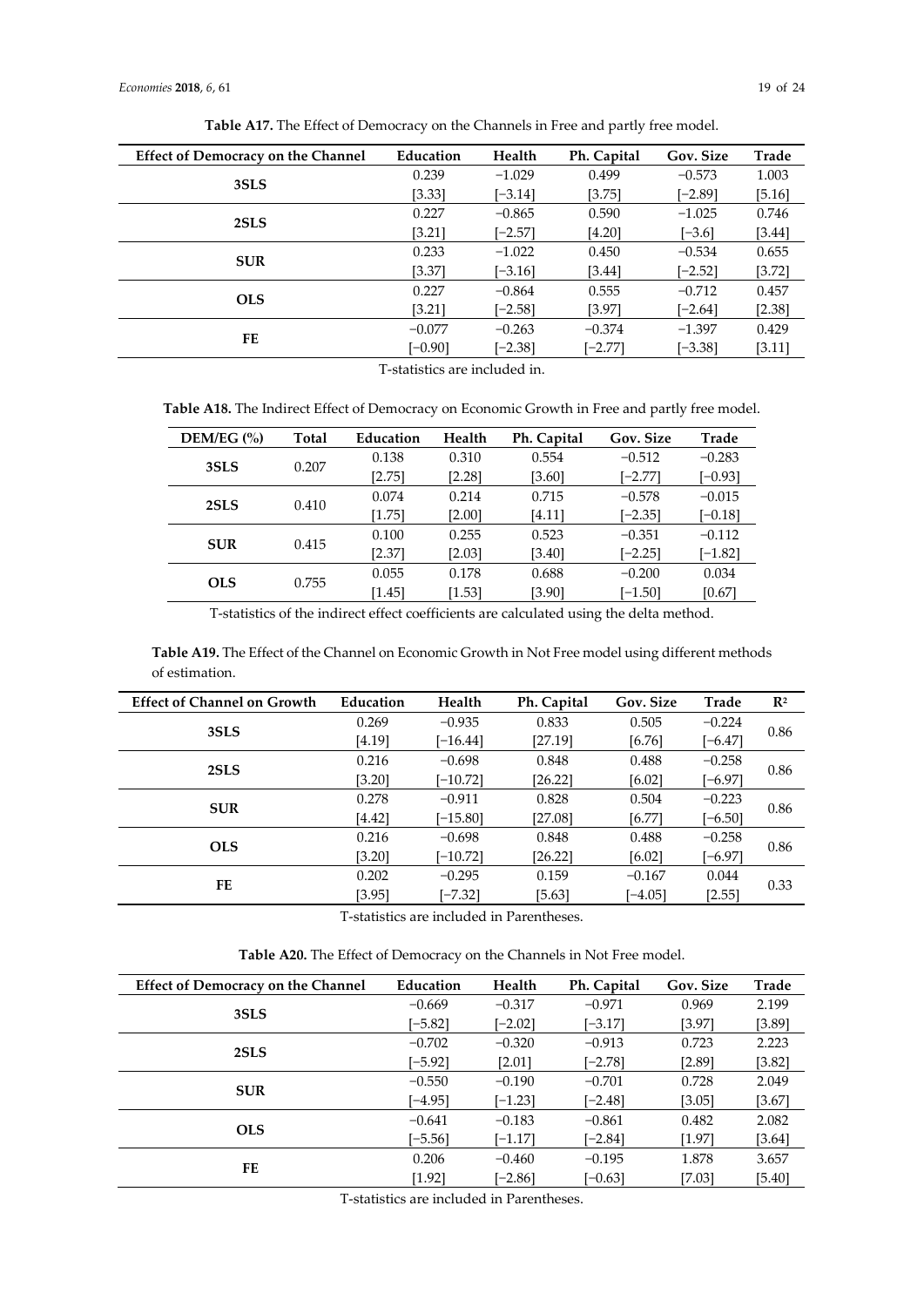| DEM/EG $(%)$ | Total    | Education | <b>Health</b> | Ph. Capital | Gov. Size | Trade     |
|--------------|----------|-----------|---------------|-------------|-----------|-----------|
|              | $-0.693$ | $-0.177$  | 0.296         | $-0.790$    | 0.489     | $-0.493$  |
| 3SLS         |          | $[-3.40]$ | [2.00]        | $[-3.15]$   | [3.42]    | [–3.33]   |
| 2SLS         | $-0.924$ | $-0.152$  | 0.223         | $-0.774$    | 0.353     | $-0.574$  |
|              |          | $[-2.81]$ | [1.97]        | $[-2.77]$   | [2.60]    | $[-3.35]$ |
| <b>SUR</b>   | $-0.651$ | $-0.153$  | 0.173         | $-0.580$    | 0.367     | $-0.458$  |
|              |          | [–3.29]   | [1.22]        | $[-2.47]$   | [2.78]    | $[-3.20]$ |
| <b>OLS</b>   | $-1.044$ | $-0.139$  | 0.128         | $-0.730$    | 0.235     | $-0.538$  |
|              |          | $[-2.77]$ | [1.17]        | $[-2.82]$   | [1.88]    | $[-3.23]$ |

**Table A21.** The Indirect Effect of Democracy on Economic Growth in Not Free model.

T-statistics of the indirect effect coefficients are calculated using the delta method.

**Table A22.** The Effect of the Channel on Economic Growth in Electoral and liberal Democracy and electoral autocracy model using different methods of estimation.

| <b>Effect of Channel on Growth</b> | Education | Health     | Ph. Capital | Gov. Size | Trade     | $\mathbb{R}^2$ |
|------------------------------------|-----------|------------|-------------|-----------|-----------|----------------|
| 3SLS                               | 0.550     | $-0.689$   | 0.514       | 0.531     | $-0.215$  | 0.79           |
|                                    | [9.39]    | [-14.14]   | [15.21]     | [6.25]    | $[-6.75]$ |                |
| 2SLS                               | 0.526     | $-0.501$   | 0.542       | 0.546     | $-0.217$  | 0.79           |
|                                    | [8.80]    | $[-9.61]$  | [15.7]      | [6.26]    | $[-6.61]$ |                |
| <b>SUR</b>                         | 0.601     | $-0.687$   | 0.491       | 0.524     | $-0.197$  | 0.79           |
|                                    | [10.37]   | [–14.10]   | [14.69]     | [6.29]    | $[-6.29]$ |                |
|                                    | 0.526     | $-0.501$   | 0.542       | 0.546     | $-0.217$  | 0.79           |
| <b>OLS</b>                         | [8.80]    | $[-9.61]$  | [15.70]     | [6.62]    | $[-6.61]$ |                |
| FE                                 | 0.380     | $-0.449$   | 0.148       | 0.086     | $-0.011$  |                |
|                                    | [7.54]    | $[-15.76]$ | [4.63]      | [1.54]    | $[-0.64]$ | 0.43           |

T-statistics are included in Parentheses.

**Table A23.** The Effect of Democracy on the Channels in Electoral and liberal Democracy and electoral autocracy model.

| <b>Effect of Democracy on the Channel</b> | <b>Education</b> | Health    | Ph. Capital | Gov. Size | Trade    |
|-------------------------------------------|------------------|-----------|-------------|-----------|----------|
| 3SLS                                      | 0.166            | $-0.830$  | 1.258       | $-0.779$  | 3.019    |
|                                           | [1.49]           | $[-5.10]$ | [4.65]      | $[-3.02]$ | [4.84]   |
| 2SLS                                      | 0.338            | $-0.883$  | 1.463       | $-0.276$  | 2.773    |
|                                           | [2.69]           | $[-5.37]$ | [5.29]      | $[-0.90]$ | [4.12]   |
| <b>SUR</b>                                | 0.193            | $-0.869$  | 1.177       | 0.337     | 2.761    |
|                                           | [1.89]           | [-5.34]   | [4.36]      | [1.62]    | [4.55]   |
| <b>OLS</b>                                | 0.285            | $-0.883$  | 1.463       | 0.404     | 2.102    |
|                                           | [2.64]           | [-5.37]   | [5.29]      | [1.89]    | [3.37]   |
|                                           | 0.221            | 0.027     | $-0.526$    | 0.071     | 1.067    |
| FE                                        | [2.50]           | [0.18]    | $[-2.20]$   | [0.33]    | $[1.69]$ |
| ___                                       |                  | .         |             |           |          |

T-statistics are included in Parentheses.

|                                |  | Table A24. The Indirect Effect of Democracy on Economic Growth in Electoral and liberal Democracy |  |
|--------------------------------|--|---------------------------------------------------------------------------------------------------|--|
| and electoral autocracy model. |  |                                                                                                   |  |

| DEM/EG $(%)$ | Total | Education | Health | Ph. Capital | Gov. Size | <b>Trade</b> |
|--------------|-------|-----------|--------|-------------|-----------|--------------|
|              | 0.244 | 0.089     | 0.572  | 0.647       | $-0.413$  | $-0.650$     |
| 3SLS         |       | [1.36]    | [4.80] | [4.45]      | $[-2.72]$ | $[-3.94]$    |
|              |       | 0.178     | 0.442  | 0.793       | $-0.151$  | $-0.601$     |
| 2SLS         | 0.661 | [2.57]    | [4.69] | [5.01]      | $[-0.89]$ | [–3.49]      |
|              |       | 0.116     | 0.597  | 0.577       | 0.176     | $-0.544$     |
| <b>SUR</b>   | 0.923 | [1.86]    | [4.99] | [4.18]      | $[1.57]$  | $[-3.69]$    |
| <b>OLS</b>   |       | 0.150     | 0.442  | 0.793       | 0.220     | $-0.456$     |
|              | 1.150 | [2.53]    | [4.69] | [5.01]      | [1.81]    | $[-3.00]$    |

T-statistics of the indirect effect coefficients are calculated using the delta method.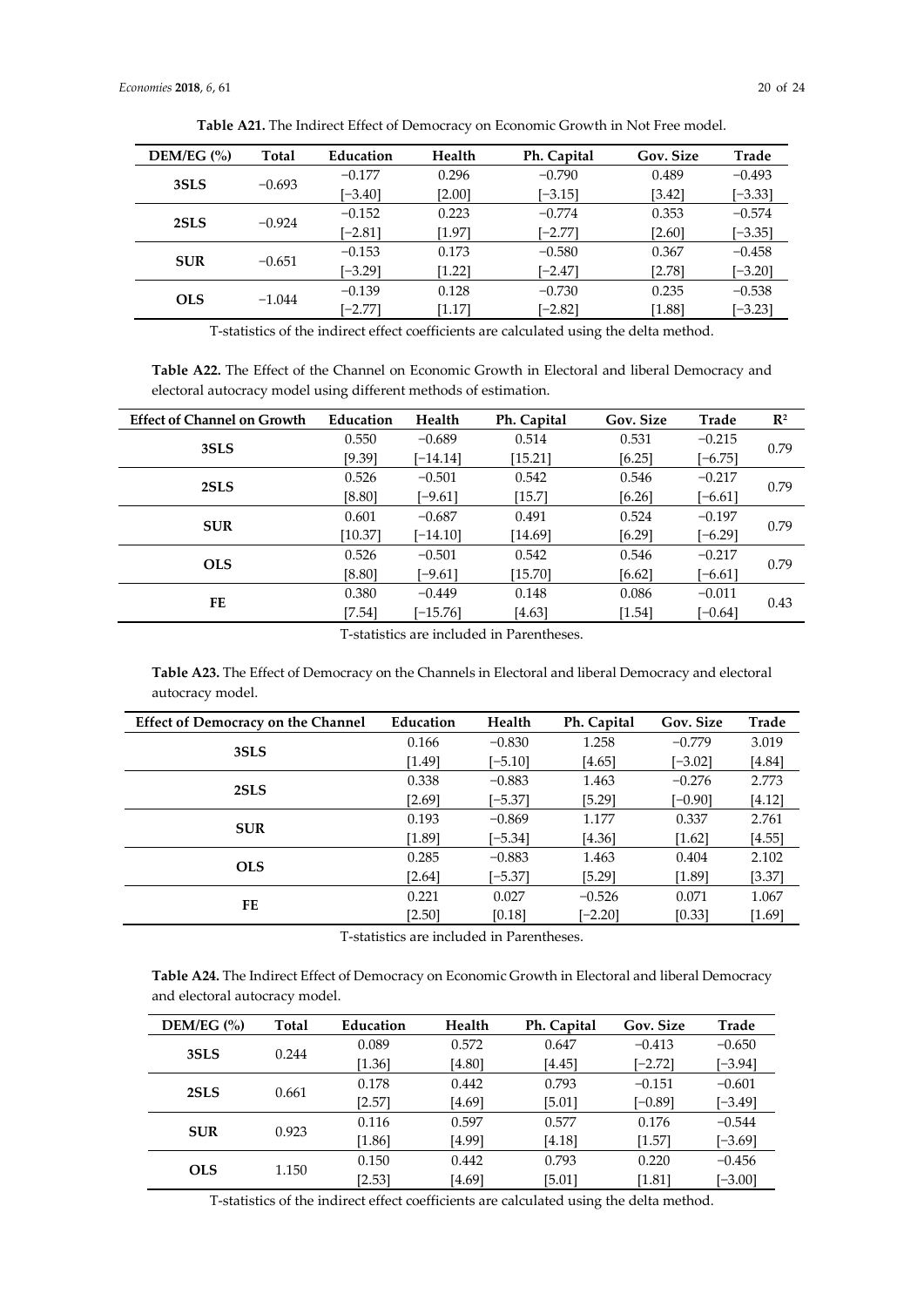**Table A25.** The Effect of the Channel on Economic Growth in Closed Autocracy model using different methods of estimation.

| <b>Effect of Channel on Growth</b> | Education | Health     | Ph. Capital | Gov. Size | Trade     | $\mathbb{R}^2$ |
|------------------------------------|-----------|------------|-------------|-----------|-----------|----------------|
| 3SLS                               | 0.285     | $-1.179$   | 1.086       | 0.209     | $-0.427$  | 0.90           |
|                                    | [2.71]    | $[-15.63]$ | [29.00]     | [2.03]    | $[-3.70]$ |                |
|                                    | 0.186     | $-0.952$   | 1.120       | 0.150     | $-0.549$  | 0.90           |
| 2SLS                               | [1.68]    | [11.14]    | [28.91]     | [1.38]    | $[-4.53]$ |                |
| <b>SUR</b>                         | 0.291     | $-1.168$   | 1.087       | 0.195     | $-0.425$  | 0.90           |
|                                    | [2.76]    | [15.3]     | [29.01]     | [1.89]    | $[-3.67]$ |                |
| <b>OLS</b>                         | 0.186     | $-0.952$   | 1.120       | 0.150     | $-0.549$  | 0.90           |
|                                    | [1.68]    | [-11.14]   | [28.91]     | [1.38]    | $[-4.53]$ |                |
|                                    | 0.159     | $-0.126$   | 0.159       | $-0.229$  | 0.046     | 0.38           |
| FE                                 | [2.34]    | $[-2.29]$  | [4.23]      | $[-5.25]$ | [0.485]   |                |
|                                    |           |            |             |           |           |                |

T-statistics are included in Parentheses.

| Table A26. The Effect of Democracy on the Channels in Closed Autocracy model. |  |  |  |
|-------------------------------------------------------------------------------|--|--|--|
|-------------------------------------------------------------------------------|--|--|--|

| <b>Effect of Democracy on the Channel</b> | <b>Education</b> | Health    | Ph. Capital | Gov. Size | Trade    |
|-------------------------------------------|------------------|-----------|-------------|-----------|----------|
| 3SLS                                      | $-0.752$         | $-1.041$  | $-0.865$    | $-0.383$  | 0.557    |
|                                           | $[-5.51]$        | $[-6.69]$ | $[-2.67]$   | $[-2.07]$ | [2.61]   |
| 2SLS                                      | $-0.817$         | $-0.960$  | $-1.044$    | $-0.446$  | 0.632    |
|                                           | $[-5.73]$        | [6.07]    | $[-3.08]$   | $[-2.34]$ | $[2.66]$ |
| <b>SUR</b>                                | $-0.612$         | $-1.025$  | $-0.897$    | $-0.308$  | 0.554    |
|                                           | $[-4.70]$        | $[-6.63]$ | $[-2.80]$   | $[-1.72]$ | [2.63]   |
| <b>OLS</b>                                | $-0.756$         | $-0.936$  | $-1.188$    | $-0.370$  | 0.590    |
|                                           | $[-5.55]$        | $[-5.96]$ | $[-3.56]$   | $[-2.00]$ | [2.54]   |
| FE                                        | $-0.300$         | $-1.880$  | 0.141       | 1.530     | 0.580    |
|                                           | $[-1.82]$        | $[-7.03]$ | [0.30]      | [4.39]    | [2.19]   |

T-statistics are included in Parentheses.

**Table A27.** The Indirect Effect of Democracy on Economic Growth in Closed Autocracy model using different methods of estimation.

| DEM/EG $(%)$ | Total    | Education | Health    | Ph. Capital | Gov. Size | Trade      |
|--------------|----------|-----------|-----------|-------------|-----------|------------|
| 3SLS         |          | $-0.215$  | 1.227     | $-0.939$    | $-0.080$  | $-0.237$   |
|              | $-0.244$ | $[-2.43]$ | [6.15]    | $[-2.66]$   | $[-1.33]$ | $[-12.63]$ |
| 2SLS         | $-0.822$ | $-0.152$  | 0.914     | $-1.170$    | $-0.067$  | $-0.347$   |
|              |          | $[-1.61]$ | $[-3.06]$ | $[-3.06]$   | $[-1.19]$ | $[-2.30]$  |
|              |          | $-0.178$  | 1.197     | $-0.975$    | $-0.060$  | $-0.235$   |
| <b>SUR</b>   | $-0.251$ | $[-2.38]$ | [6.08]    | $[-2.79]$   | $[-1.27]$ | $[-2.14]$  |
|              |          | $-0.141$  | 0.891     | $-1.331$    | $-0.055$  | $-0.324$   |
| <b>OLS</b>   | $-0.961$ | $[-1.61]$ | [5.25]    | $[-3.53]$   | $[-1.13]$ | $[-2.21]$  |

T-statistics of the indirect effect coefficients are calculated using the delta method.

**Table A28.** The Effect of the Channel on Economic Growth in Democratic-countries model using different methods of estimation.

| <b>Effect of Channel on Growth</b> | <b>Education</b> | Health     | Ph. Capital | Gov. Size | Trade     | $\mathbb{R}^2$ |
|------------------------------------|------------------|------------|-------------|-----------|-----------|----------------|
| 3SLS                               | 0.525            | $-0.599$   | 0.723       | 0.595     | $-0.253$  | 0.85           |
|                                    | [6.99]           | $[-9.54]$  | [18.93]     | [5.90]    | $[-7.39]$ |                |
| 2SLS                               | 0.580            | $-0.682$   | 0.770       | 0.755     | $-0.312$  |                |
|                                    | $[6.86]$         | $-10.28$ ] | [17.88]     | [6.59]    | $[-7.96]$ | 0.85           |
|                                    | 0.592            | $-0.597$   | 0.695       | 0.638     | $-0.252$  |                |
| <b>SUR</b>                         | [7.94]           | [9.44]     | [18.30]     | [6.37]    | $[-7.41]$ | 0.85           |
|                                    | 0.580            | $-0.682$   | 0.770       | 0.755     | $-0.312$  |                |
| <b>OLS</b>                         | [6.86]           | $[-10.28]$ | [17.88]     | [6.59]    | $[-7.96]$ | 0.85           |
|                                    | 0.363            | $-0.391$   | 0.110       | 0.034     | 0.001     |                |
| FE                                 | [9.06]           | $-12.88$ ] | [4.08]      | [0.79]    | [0.07]    | 0.46           |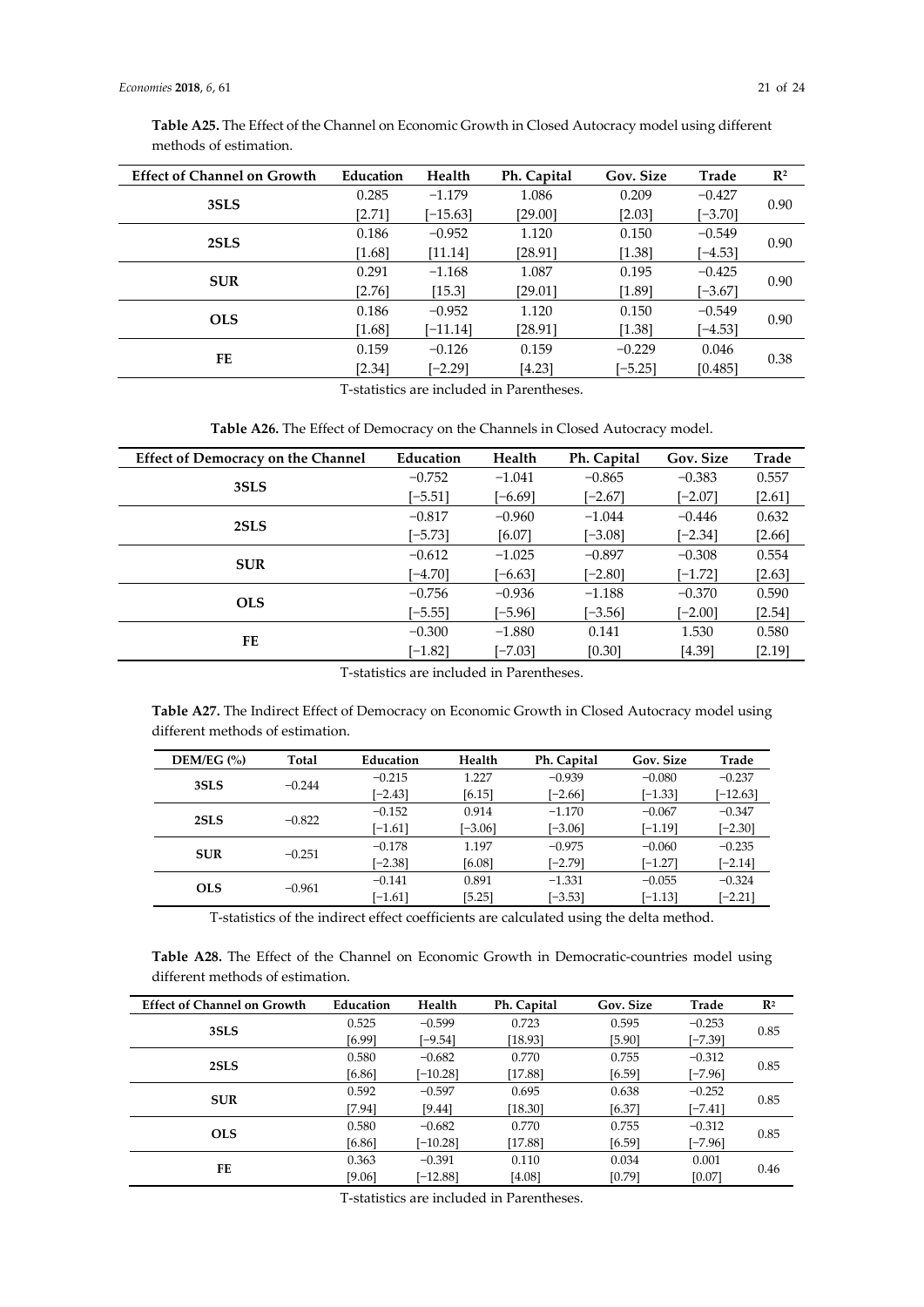| <b>Effect of Democracy on the Channel</b> | Education | Health    | Ph. Capital | Gov. Size | Trade  |
|-------------------------------------------|-----------|-----------|-------------|-----------|--------|
|                                           | 0.250     | $-0.868$  | 0.636       | $-0.585$  | 2.543  |
| 3SLS                                      | [2.91]    | $[-3.73]$ | [2.71]      | $[-4.43]$ | [4.86] |
| 2SLS                                      | 0.280     | $-0.810$  | 0.673       | $-0.529$  | 2.139  |
|                                           | [3.20]    | $[-3.25]$ | [2.66]      | $[-3.91]$ | [3.95] |
| <b>SUR</b>                                | 0.320     | $-0.868$  | 0.654       | $-0.558$  | 2.629  |
|                                           | [3.87]    | $[-3.73]$ | [2.80]      | $[-4.38]$ | [5.06] |
| <b>OLS</b>                                | 0.313     | $-0.810$  | 0.741       | $-0.500$  | 2.253  |
|                                           | [3.70]    | $[-3.25]$ | [2.94]      | $[-3.84]$ | [4.20] |
| FE                                        | 0.099     | $-0.183$  | $-0.721$    | 0.258     | 0.046  |
|                                           | [0.95]    | $[-1.28]$ | $[-3.02]$   | $[1.48]$  | [0.22] |

**Table A29.** The Effect of Democracy on the Channels in Democratic-countries model.

**Table A30.** The Indirect Effect of Democracy on Economic Growth in MENA Countries in Democratic-countries model.

| DEM/EG $(%)$ | Total | Education | Health    | Ph. Capital | Gov. Size | Trade      |
|--------------|-------|-----------|-----------|-------------|-----------|------------|
| 3SLS         | 0.120 | 0.131     | 0.521     | 0.460       | $-0.348$  | $-0.644$   |
|              |       | [2.69]    | [1.00]    | $[2.68]$    | $[-3.54]$ | $[-10.81]$ |
| 2SLS         | 0.167 | 0.162     | 0.553     | 0.518       | $-0.400$  | $-0.667$   |
|              |       | [2.90]    | [3.10]    | [2.63]      | $[-3.36]$ | $[-3.54]$  |
| <b>SUR</b>   | 0.145 | 0.190     | 0.518     | 0.455       | $-0.356$  | $-0.662$   |
|              |       | [3.48]    | $[10.27]$ | [2.77]      | $[-3.61]$ | $[-4.18]$  |
| <b>OLS</b>   |       | 0.182     | 0.553     | 0.571       | $-0.378$  | $-0.703$   |
|              | 0.225 | [3.26]    | [3.10]    | [2.90]      | [–3.32]   | [-3.71]    |

T-statistics of the indirect effect coefficients are calculated using the delta method.

**Table A31.** The Effect of the Channel on Economic Growth in Autocratic-countries model using different methods of estimation.

| <b>Effect of Channel on Growth</b> | <b>Education</b> | Health    | Ph. Capital | Gov. Size | Trade     | $\mathbf{R}^2$ |
|------------------------------------|------------------|-----------|-------------|-----------|-----------|----------------|
| 3SLS                               | 0.272            | $-0.762$  | 0.955       | 0.546     | $-0.246$  | 0.88           |
|                                    | [2.57]           | $[-9.62]$ | [27.11]     | [6.55]    | $[-3.01]$ |                |
| 2SLS                               | 0.244            | $-0.755$  | 1.026       | 0.344     | $-0.297$  | 0.89           |
|                                    | [2.10]           | $[-9.11]$ | [27.42]     | [3.64]    | $-3.24$ ] |                |
| <b>SUR</b>                         | 0.291            | $-0.755$  | 0.946       | 0.541     | $-0.241$  | 0.88           |
|                                    | [2.76]           | [-9.53]   | [27.01]     | [6.50]    | $[-2.95]$ |                |
| <b>OLS</b>                         | 0.244            | $-0.755$  | 1.026       | 0.344     | $-0.297$  | 0.89           |
|                                    | [2.10]           | $[-9.11]$ | [27.42]     | [3.64]    | $[-3.24]$ |                |
| FE                                 | 0.255            | $-0.241$  | 0.181       | $-0.171$  | 0.203     | 0.44           |
|                                    | [2.77]           | $[-4.92]$ | [4.03]      | $[-3.5]$  | [3.24]    |                |

T-statistics are included in Parentheses.

**Table A32.** The Effect of Democracy on the Channels in Autocratic-countries model using different methods of estimation.

| <b>Effect of Democracy on the Channel</b> | Education | Health    | Ph. Capital | Gov. Size | Trade  |
|-------------------------------------------|-----------|-----------|-------------|-----------|--------|
| 3SLS                                      | $-0.533$  | $-2.448$  | $-1.787$    | $-1.454$  | 1.126  |
|                                           | [-5.42]   | $[-9.98]$ | $[-4.64]$   | $[-4.62]$ | [2.60] |
| 2SLS                                      | $-0.511$  | $-1.961$  | $-2.020$    | $-1.316$  | 1.494  |
|                                           | $[-5.05]$ | $[-7.54]$ | $[-5.04]$   | $[-4.02]$ | [3.31] |
| <b>SUR</b>                                | $-0.546$  | $-2.220$  | $-1.711$    | $-1.197$  | 1.074  |
|                                           | $[-5.63]$ | $[-9.40]$ | $[-4.44]$   | $[-4.05]$ | [2.56] |
| <b>OLS</b>                                | $-0.535$  | $-1.883$  | $-2.020$    | $-1.279$  | 1.221  |
|                                           | [-5.37]   | [–7.49]   | $[-5.04]$   | $[-4.17]$ | [2.79] |
| FE                                        | $-0.010$  | $-0.648$  | $-0.131$    | 1.126     | 1.234  |
|                                           | [0.06]    | $[-2.29]$ | $[-0.32]$   | [2.73]    | [4.37] |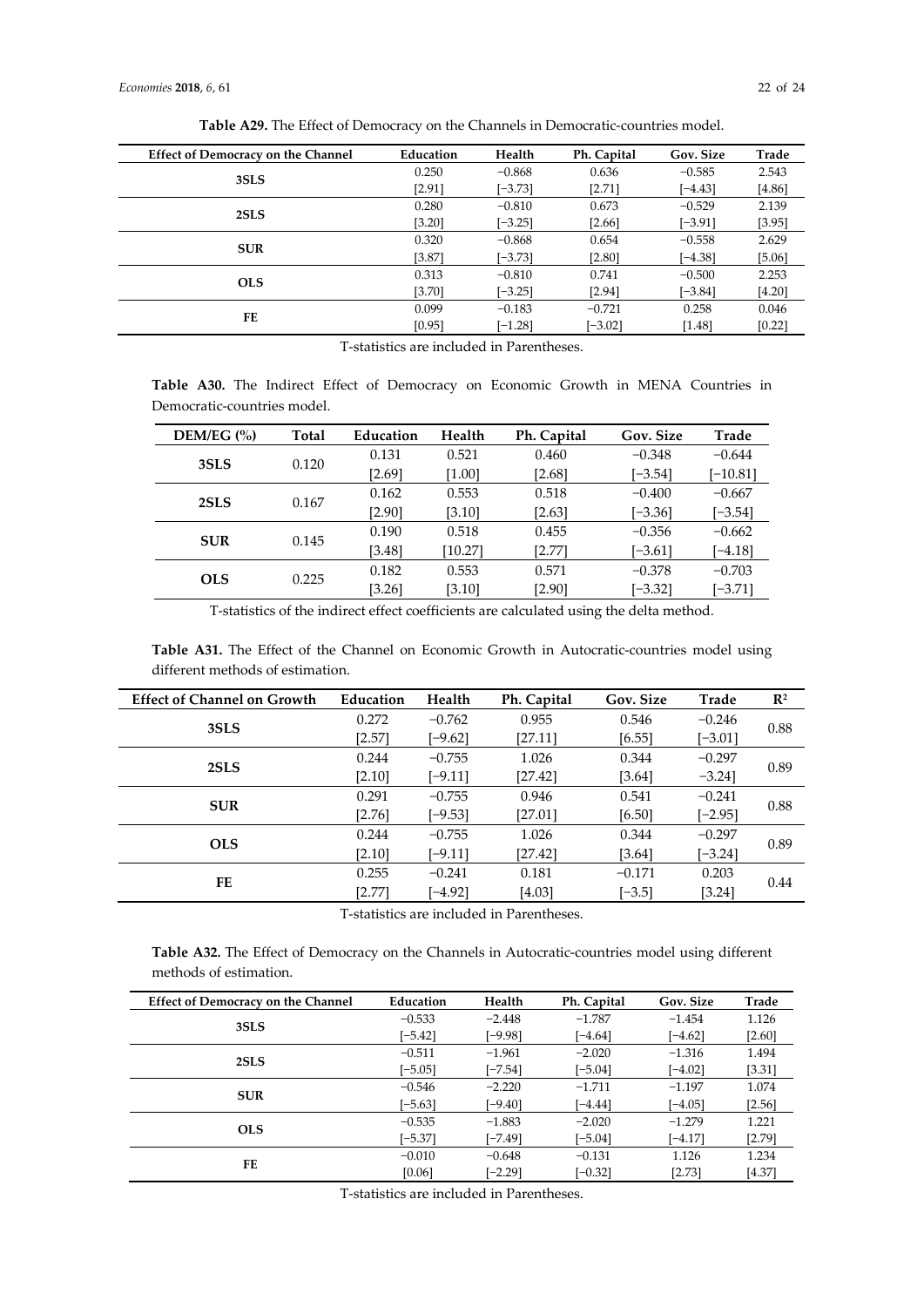| DEM/EG $(%)$ | Total    | Education | Health | Ph. Capital | Gov. Size | Trade     |
|--------------|----------|-----------|--------|-------------|-----------|-----------|
| 3SLS         | $-1.413$ | $-0.145$  | 1.864  | $-1.707$    | $-0.793$  | $-0.632$  |
|              |          | $[-2.32]$ | [6.93] | $[-4.57]$   | $[-3.13]$ | $[-2.53]$ |
| 2SLS         | $-1.611$ | $-0.125$  | 1.481  | $-2.072$    | $-0.453$  | $-0.443$  |
|              |          | $[-1.94]$ | [5.81] | $[-4.96]$   | $[-2.70]$ | $[-2.31]$ |
| <b>SUR</b>   | $-1.008$ | $-0.159$  | 1.675  | $-1.618$    | $-0.647$  | $-0.259$  |
|              |          | $[-2.48]$ | [6.70] | $[-4.39]$   | $[-3.44]$ | $[-1.94]$ |
| <b>OLS</b>   | $-1.582$ | $-0.130$  | 1.422  | $-2.072$    | $-0.440$  | $-0.362$  |
|              |          | $[-1.96]$ | [5.79] | [–4.96]     | $[-2.74]$ | $[-2.12]$ |

**Table A33.** The Indirect Effect of Democracy on Economic Growth in MENA Countries in Autocraticcountries model.

T-statistics are included in Parentheses.

# **References**

- (Barro 1996) Barro, Robert J. 1996. *Determinants of Economic Growth: A Cross-Country Empirical Study (No. w5698)*. Cambridge: National Bureau of Economic Research.
- (Baum and Lake 2003) Baum, Matthew, and David Lake. 2003. The Political Economy of Growth: Democracy and human capital. *American Journal of Political Science* 47: 333–47.
- (Coppedge et al. 2016) Coppedge, Michael, John Gerring, Staffan I. Lindberg, Svend-Erik Skaaning, Jan Teorell, David Altman, Michael Bernhard, M. Steven Fish, Adam Glynn, Allen Hicken, and et al. 2016. *"V-Dem Codebook v6." Varieties of Democracy (VDem) Project*. Gothenburg: V-Dem Institute.
- (Fabro and Aixalá 2012) Fabro, Gema, and José Aixalá. 2012. Direct and indirect effects of economic and political freedom on economic growth. *Journal of Economic Issues* 46: 1059–80.
- (Feng 1997) Feng, Yi. 1997. Democracy, political stability and economic growth. *British Journal of Political Science* 27: 391–418.

(Freund and Jaud 2014) Freund, Caroline, and Mélise Jaud. 2014. Regime Change, Democracy, and Growth. CEPR Discussion paper, DP9282. Rochester: SSRN, pp. 1–40.

(Helliwell 1994) Helliwell, John F. 1994. Empirical linkages between democracy and economic growth. *British Journal of Political Science* 24: 225–48.

(Intriligator 1978) Intriligator, Michael D. 1978. *Econometric Models, Techniques and Applications (No. 330.01/I61)*. Englewood Cliffs: Prentice-Hall.

- (Kuznets 1955) Kuznets, Simon. 1959. Economic Growth and Income Inequality. *American Economic Review* 45: 1–28.
- (Lipset 1959) Lipset, Seymour Martin. 1959. Some social requisites of democracy: Economic development and political legitimacy. *American Political Science Review* 53: 69–105.
- (Oehlert 1992) Oehlert, Gary W. 1992. A note on the delta method. *The American Statistician* 46: 27–29.
- (Przeworski and Limongi 1993) Przeworski, Adam, and Fernando Limongi. 1993. Political Regimes and Economic Growth. *Journal of Economic Perspectives* 7: 51–69.

(Rachdi and Saidi 2015) Rachdi, Houssem, and Hichem Saidi. 2015. Democracy and Economic Growth: Evidence in MENA Countries. *Procedia-Social and Behavioral Sciences* 191: 616–21.

- (Shuaib et al. 2015) Shuaib, I. M., Dania E. Ndidi, Imoagene Isaac, and O. O. Pogoson. 2015. The Impact of Foreign Direct Investment (FDI) on the Growth of the Nigerian Economy. *International Journal of Research in Business Studies and Management* 2: 38–55.
- (Sturm and De Haan 2001) Sturm, Jan-Egbert, and Jakob De Haan. 2001. How Robust is The Relationship between Economic Freedom and Economic Growth? *Applied Economics* 33: 839–44.
- (Tavares and Wacziarg 2001) Tavares, Jose, and Romain Wacziarg. 2001. How democracy affects growth. *European Economic Review* 45: 1341–78.
- (World Bank 2016) World Bank. 2016. World Development Indicators (WDI). *Economic and Social Data Service (ESDS) International*. Manchester: (Mimas) University of Manchester.
- (Zghidi 2017) Zghidi, Nahed. 2017. Do Political Stability and Democracy Increase National Growth? Evidence from African Countries Using the GMM Method*. Journal of Global Economics* 5: 242. doi:10.4172/2375- 4389.1000242.